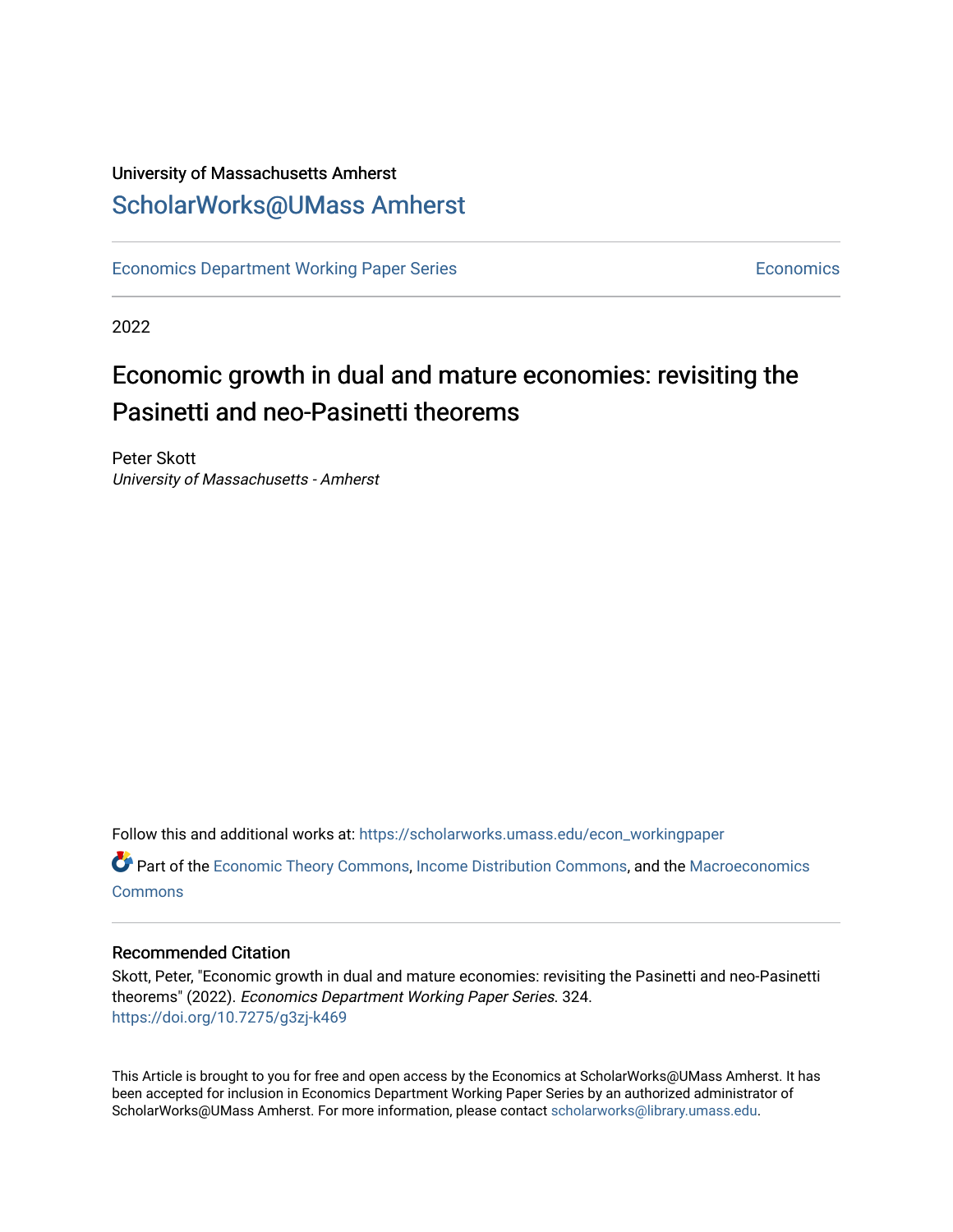## Economic growth in dual and mature economies: revisiting the Pasinetti and neo-Pasinetti theorems

Peter Skott<sup>†</sup>

March 16, 2022

#### Abstract

This paper (i) examines the role of income distribution in the determination of the average saving rate and the growth process in dual and mature economies, and (ii) revisits the Pasinetti and neo-Pasinetti theorems. The profit share may influence saving because of differences in the saving rates across households (the Pasinetti theorem) or because firms retain part of their earnings (the neo-Pasinetti theorem). The two mechanisms are not mutually exclusive, and the alignment between warranted and natural growth rates in mature economies can happen through feedback effects from employment to the distribution of income.

JEL: E12, E21, O41

Key words: Harrod's problems, income distribution, saving rates, Cambridge equation

## 1 Introduction

The warranted growth rate, Roy Harrod argued, may differ from the natural rate, and the warranted growth path is likely to be unstable. Many economists thought that these dire predictions about obstacles to full-employment growth were inconsistent with the stylized facts; there must, they argued, be mechanisms that reconcile the warranted and natural rates and prevent cumulative divergence.

Solow's theoretical solution to Harrod's first problem  $-$  the reconciliation of warranted and natural growth  $-$  allows the capital intensity to adjust appropriately. This argument is unconvincing. The Cambridge capital controversy demonstrated serious aggregation issues and undermined the notion that

This paper draws on Skott (2022, chapters 4 and 8).

 $^\dagger$ Department of Economics, University of Massachusetts Amherst and Aalborg University; pskott@econs.umass.edu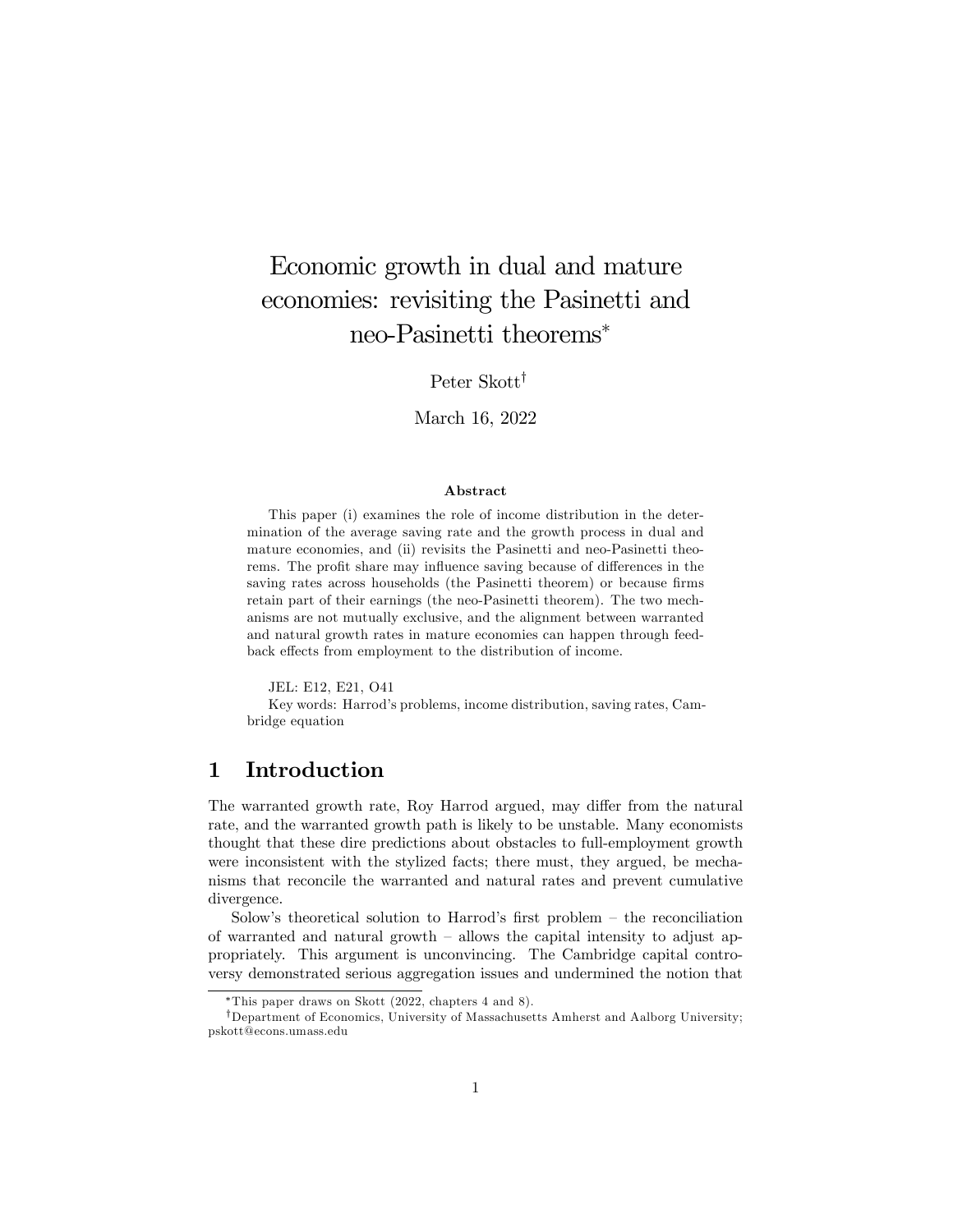economies move along a smooth production function as the relative supplies of capital and labor change. The capital controversy and its lessons have been largely forgotten, however, and neoclassical production functions remain a staple of most contemporary growth models. This state of affairs is all the more surprising since other mechanisms may explain how some  $-\text{ but not all }-\text{economics}$ experience full-employment growth.

This paper considers the effects of income distribution on the warranted growth rate in models with a Leontief production function. The average saving rate is one of the determinants of the warranted growth rate, and the average saving rate depends on the share of profit. Thus, endogenous changes in distribution may align the warranted with the natural rate.

The dependence of saving on income distribution may arise because of heterogeneity between households; households that receive a large proportion of their income from profits may save a larger proportion of their income than households that receive mainly wage income. Pasinetti (1962) emphasized this link. Alternatively, saving rates out of profits may be high because firms retain some of their earnings, as argued by Kaldor (1996). The two explanations are not mutually exclusive, but I shall consider them separately. The average saving rate can also change for reasons that are unrelated to the distribution of income; I shall return to this point in the conclusion.

Section 2 presents a brief outline of Harrod's argument and three solutions to Harrod's first problem. Section 3 examines the household-based argument for differential saving rates and the Pasinetti theorem. Capitalists and workers have different saving behavior but, unlike in Pasinetti's original model, the saving rates are endogenous. Following Foley et al. (2019, chapter 17), workers are life-cycle savers and leave no bequests, while capitalist dynasties optimize with an infinite horizon. Section 4 discusses a version of Kaldor's 'neo-Pasinetti theorem<sup>'</sup> which emphasizes the distinction between firms and households. Section 5 concludes.

### 2 Warranted and natural growth rates

#### 2.1 Harrod's problems

Consider a closed, one-sector economy without a public sector. If the production function is Leontief and  $\lambda$  and  $\sigma$  are the technical coefficients, we have

$$
Y = \min\{\lambda L, \sigma K\} \tag{1}
$$

Using standard notation,  $Y, L$  and K denote output, employment and capital.

There are minor variations in the utilization rate of labor (labor hoarding) over the cycle, and the utilization rate of capital exhibits substantial cyclical fluctuations. Firms, however, will adjust their investment decisions in response to persistent deviations of the utilization rate from the rate that they consider optimal. Thus, as a first approximation we may disregard labor hoarding and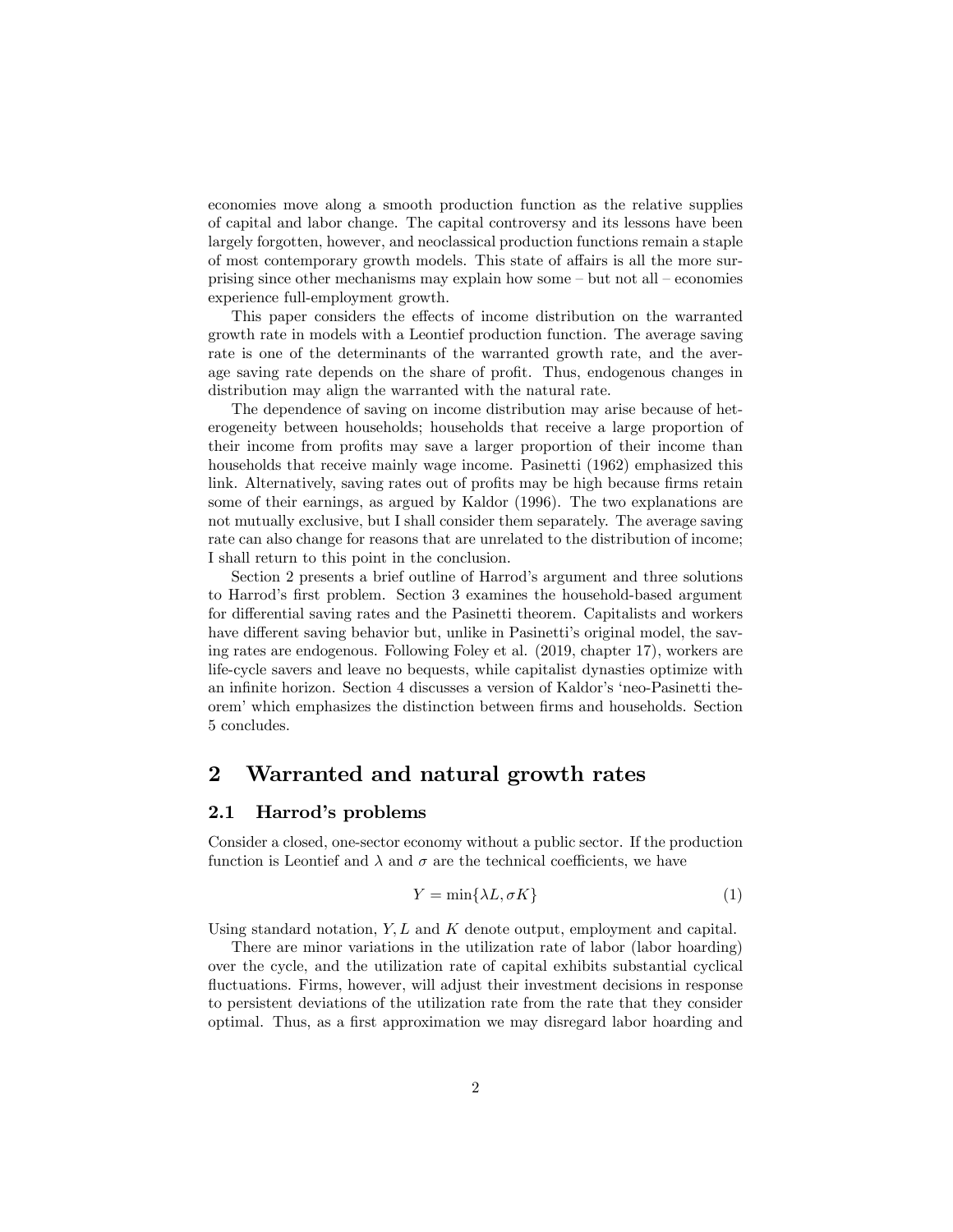assume that capital is utilized at the desired rate in steady growth. Formally,

$$
u = u^* \tag{2}
$$

$$
\frac{Y}{K} = u\sigma \tag{3}
$$

$$
\frac{Y}{L} = \lambda \tag{4}
$$

where  $u^*$  is firms' desired rate of utilization of capital. Equation (2) describes the long-run investment function: in this extreme version of a Harrodian model the accumulation rate is perfectly elastic at  $u = u^*$ . To simplify notation the desired utilization rate is set to one and the technical coefficients  $\lambda$  and  $\sigma$  are taken to be constant. There is no technical change, and the natural growth rate n is equal to the growth rate of the labor force  $N$ ,

$$
\hat{N} = n \tag{5}
$$

'Hats' over a variable will be used to denote growth rates throughout this paper; i.e.  $\hat{x} = (dx/dt)/x$ .

A linear saving function, an equilibrium condition for the goods market and an accounting equation for the evolution of the capital stock complete the Harrodian benchmark model:

$$
S = sY \tag{6}
$$

$$
I = S \tag{7}
$$

$$
\dot{K} = I - \delta K \tag{8}
$$

where  $s$  and  $\delta$  are the average saving rate and the rate of depreciation.

Equations (1)-(8) can be used to derive the warranted growth rate  $g_w$ :

$$
\hat{Y} = \hat{L} = \hat{K} = s\sigma u^* - \delta = g_w \tag{9}
$$

This rate of growth is 'warranted' because of the consistency between expectations and outcomes: if they invest (on average) at the rate  $K = g_w$ , then the investment decisions turn out to have been warranted in the sense that  $-\tanh$ into account the multiplier effects of investment on output  $\overline{\phantom{a}}$ -firms on average achieve the desired rate of utilization of capital.

This simple framework gives rise to two observations. If the natural rate of growth n and the values of s and  $\sigma$  are exogenously given, first, there is no reason to expect equality between the warranted and the natural rate. Only by a fluke will it be possible for a pure capitalist economy to follow a steady growth path with full employment. The warranted growth path, second, is likely to be unstable. The actual utilization rate  $u$  is determined by the equilibrium condition (7). If investment is predetermined in the short run, we have

$$
u = \frac{\hat{K} + \delta}{s} \tag{10}
$$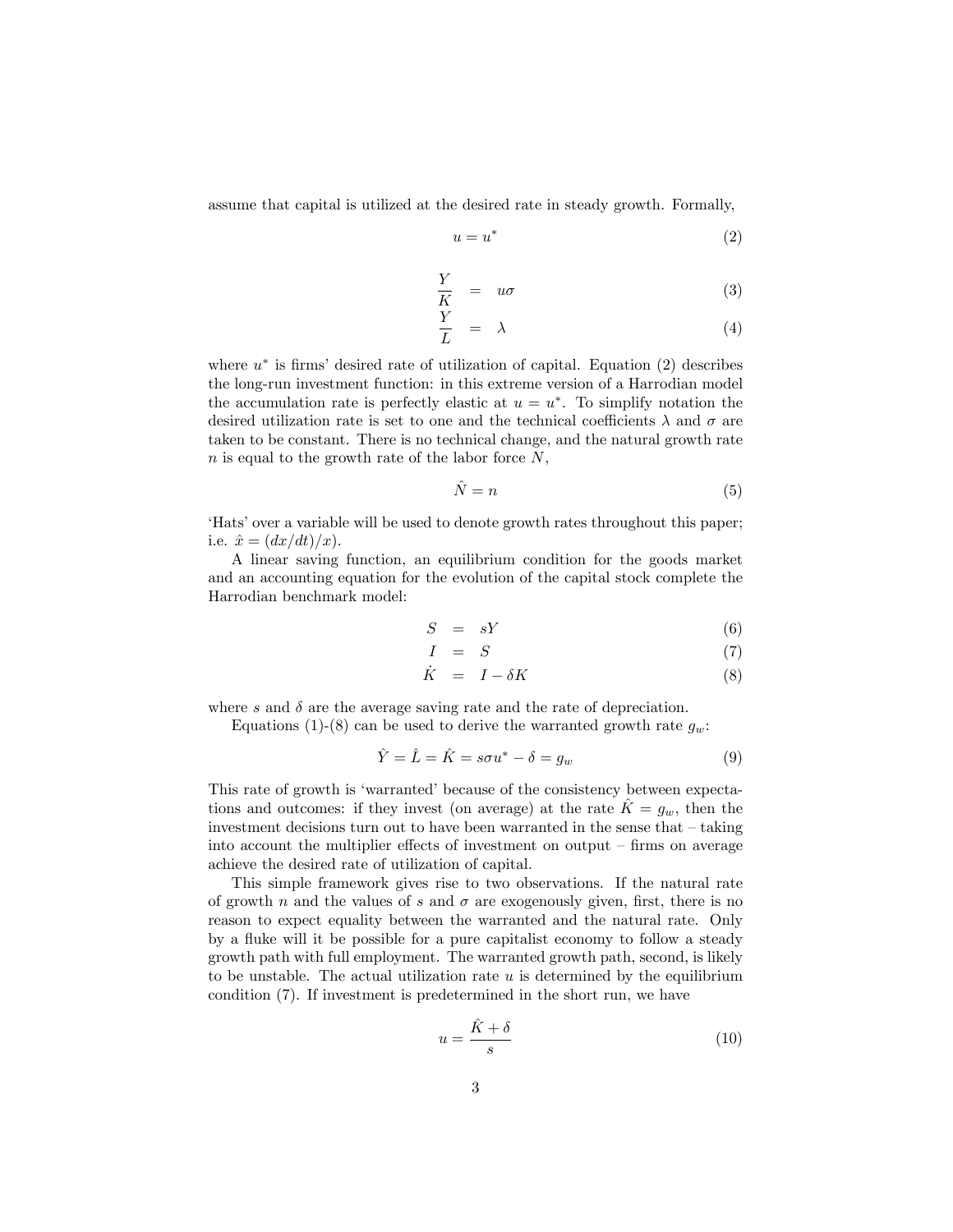The actual utilization rate in equation (10) is increasing in the accumulation rate and exceeds the desired rate if for some reason  $\hat{K} > g_w$ . Faced with a shortage of capital, firms will tend to increase investment. A rise in  $K$ , however, aggravates the problem: it causes the rate of utilization to increase further, implying that the warranted path becomes unstable.<sup>1</sup>

The focus in this paper is on Harrod's first problem. I shall assume throughout that the economy is on  $-$  or fluctuates around  $-$  the warranted path; this outcome is consistent with the local instability of the warranted path (the second problem) if nonlinearities or policy interventions turn local instability into bounded fluctuations.<sup>2</sup>

#### 2.2 Three solutions

Dual economies Economies with employment rates that fluctuate around a fairly high level would come up against labor constraints if aggregate demand were to expand rapidly over periods lasting more than few years. Large-scale immigration could alleviate the labor shortages but would meet political opposition, and it is limited how fast and to what extent new groups can be drawn into the labor market (through changes in the retirement age, for instance). This group of 'mature' economies arguably include countries like the US, Japan and Germany. Economies that could sustain high growth rates for prolonged periods without running into general labor shortages are ëdualí; most developing countries fall into this category.

Harrod's first problem does not arise in developing economies with a small modern sector and large amounts of underemployment. In these economies the modern sector can grow at the warranted rate without running into labor constraints, even if the warranted rate exceeds the natural rate. In fact, it is desirable to have the modern sector grow rapidly, thereby absorbing (open and hidden) unemployment in traditional and informal sectors.

Solow While an elastic supply of labor to the modern sector 'solves' Harrod's first problem for dual economies (or more accurately, implies that the problem does not arise), a full-employment path represents a good approximation to the long-run growth rate in mature economies. The equality between the warranted and natural growth rates in these economies requires that

$$
s\sigma u^* = n + \delta \tag{11}
$$

$$
\frac{d\hat{K}}{dt} = \nu(u - u^*)
$$

$$
= \nu(\frac{\hat{K} + \delta}{s} - u^*)
$$

<sup>2</sup>E.g. Skott (1989, 2015, 2022), Chiarella et al. (2005), von Arnim and Barales (2015), Fazzari et al. (2013), Ryoo and Skott (2017).

 $1A$  simple formalization specifies a linear adjustment equation for the accumulation rate  $\hat K$ :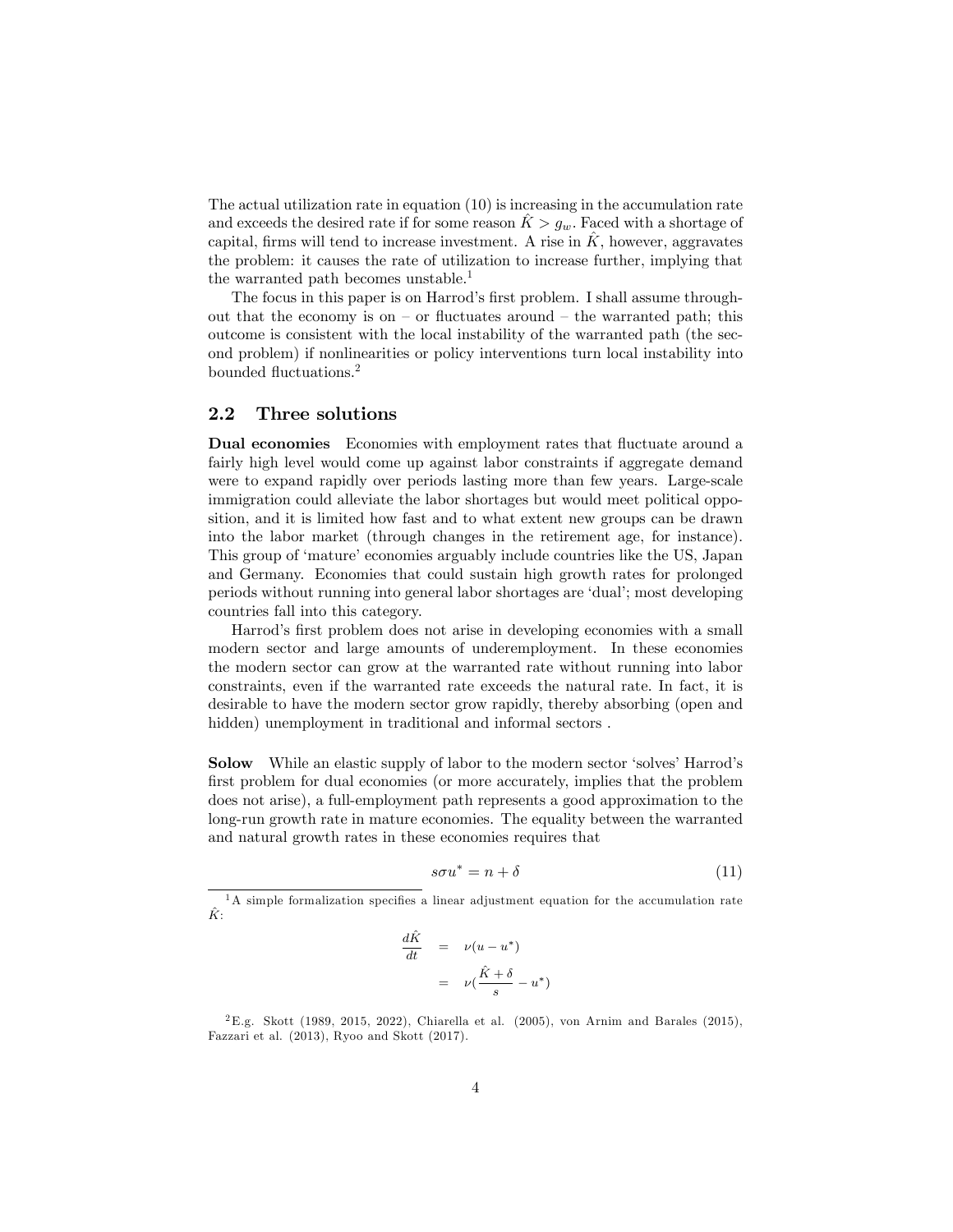The five terms in equation  $(11)$  cannot be determined independently; at least one of them must be allowed to adjust.

Robert Solow singled out Harrodís "crucial assumption that production takes place under conditions of Öxed proportions" (Solow 1956, p. 65), assuming instead that the technical output-capital ratio  $\sigma$  adjusts.

Equation (11) can be used to determine the steady-growth value of the technical coefficient  $\sigma$ . The existence of a solution is ensured if the range of possible output capital ratios is sufficiently wide, but merely solving for  $\sigma$  does not establish that the economy will converge to this steady growth path. Solow examines this dynamic issue, but the analysis is conducted under very restrictive conditions.

Harrod had set out to examine whether a pure market economy would be likely to converge towards a steady growth path with full employment. Solow, by contrast, addresses a more limited question. He assumes, that "full employment is perpetually maintained" (p. 67) and that there is also "full employment of the available stock of capital" (p. 68). Imposing these assumptions, he then shows that it is possible to construct a logically consistent story in which both labor and capital are fully employed at all times and in which, starting from arbitrary initial values of the labor supply and the stock of capital, the trajectory of the economy converges to a steady growth path with a constant output capital ratio.

Considering its flimsy foundations, the fictional aggregate production function carries a very heavy load in Solowís story. Product and process innovations or shifts in the sectoral composition of output can affect aggregate capital output ratios, and Örms may also change techniques in response to changes in factor prices. But changes in capital intensity typically require new and different physical capital goods and  $-$  contrary to the assumptions embedded in the neoclassical production function  $-$  the costly and slow transition to a new technique following a rise in interest rates may lead to lower capital intensity. Thus, in light of the Cambridge capital controversy and the literature on aggregation, models that rely heavily on the movements along a well-defined neoclassical production function should be avoided.<sup>3</sup> Instead, a Leontief production function represents a simple, neutral starting point in much the same way that linear functions may be preferred as a benchmark specification if there are no good arguments for introducing nonlinearities.<sup>4</sup>

Kaldor/Marx Nicholas Kaldor presented his 'Keynesian' explanation of growth with (near-) employment in Kaldor (1955-56). Leaving problems of the trade

<sup>3</sup> See Cohen and Harcourt (2003) and Felipe and Fisher (2003) for surveys of the capital controversy and the aggregation literature.

<sup>4</sup>Harrod himself recognized that in principle the equalization of warranted and natural growth rates could be accomplished through changes in interest rates and their effects on the choice of technique. He explicitly rejected this possibility, however, suggesting that "the rate of interest and the MARC [the minimum acceptable rate of return on capital] do not often have a big effect on the method chosen" and that an attempt to derive a rate of interest "which brought the warranted growth rate into equality with the natural growth rate ... really makes no sense" (Harrod, Economic Dynamics, Macmillan 1973, pp. 172-3).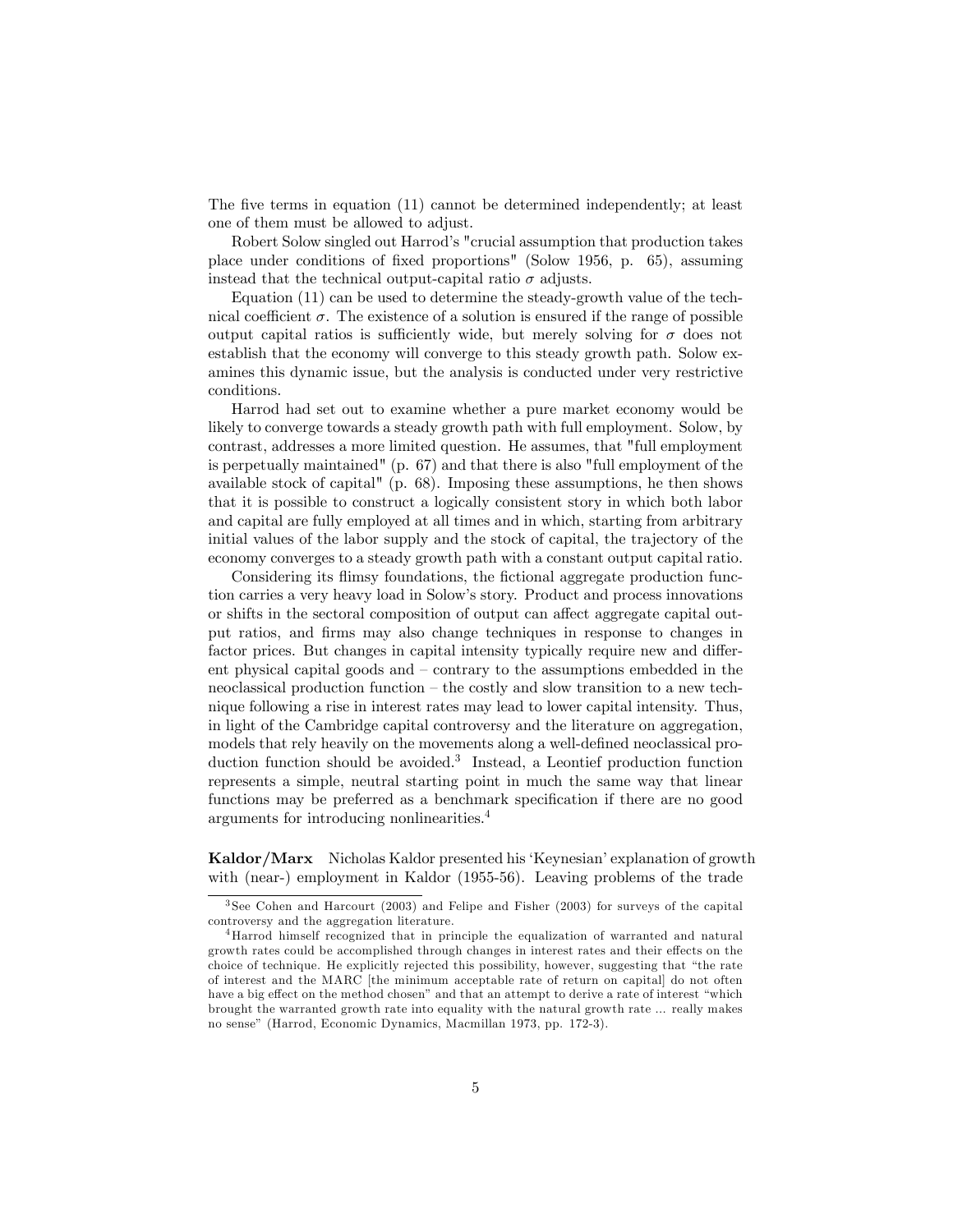cycle "outside the scope of this paper", he assumed that the natural growth rate "governs the growth rate" (p. 97).<sup>5</sup>

With a Leontief production function there are no marginal products to pin down the distribution of income, leaving open the possibility that adjustments in the share of profits can serve to equalize the warranted and natural rates.<sup>6</sup> Formally, if  $\omega$  denotes the share of wages in income and the saving propensities out of wages and profits are  $s_w$  and  $s_p$ , the share of wages  $(\omega)$  must satisfy

$$
[s_w \omega + s_p (1 - \omega)] \sigma = n + \delta
$$

$$
\omega = \frac{s_p \sigma - (n + \delta)}{(s_p - s_w) \sigma}
$$
(12)

or

This solution exists and is economically meaningful if 
$$
(1 \ge s_p > \frac{n+\delta}{\sigma} > s_w \ge 0)
$$
.

Kaldor focuses on the steady growth path, offering no discussion of investment decisions and of how the accumulation rate comes to be adjusted to the natural rate. But suppose factor markets are competitive and that the gross rate of return on capital  $(r)$  falls to zero if capital is in excess supply, while real wages  $(w)$  fall to some minimum if labor is an excess supply. A standard efficiency-wage argument – whether based on nutrition or asymmetric information  $\sim$  suggests that the minimum wage level will be positive.<sup>7</sup>

Formally, let

$$
\begin{array}{c}\n w = w_{\min}; \quad 0 \le w_{\min} < \lambda \\
 r = r_{\max} = \sigma(1 - \frac{w_{\min}}{\lambda})\n \end{array}\n \} \qquad \text{if } N \quadgt; \quad \frac{\sigma}{\lambda}K \tag{13}
$$

$$
\begin{array}{c} r = 0\\ w = w_{\text{max}} = \lambda \end{array} \qquad \qquad \text{if } N < \frac{\sigma}{\lambda} K \tag{14}
$$

These distributional assumptions imply that the average saving rate will be  $s_w$ if  $\lambda N < \sigma K$  and  $s_p - s_w w_{\min}/\lambda$  if  $\lambda N > \sigma K$ . It follows that

$$
\hat{k} = \hat{K} - n = \{ \begin{array}{c} s_w \lambda N - (n + \delta) < s_w \sigma - (n + \delta) & \text{if} \quad \lambda N < \sigma K \\ \end{array} \}
$$
\n
$$
(s_p - s_w \frac{w_{\min}}{\lambda}) \sigma - (n + \delta) \qquad \text{if} \quad \lambda N > K
$$

As long as  $s_w \sigma < n + \delta < (s_p - s_w \frac{w_{\min}}{\lambda})\sigma$ , the economy will converge to a steady growth path with full employment and  $\lambda N = \sigma K$ ; along this path the wage share is given by  $(12)$  and the profit rate is

$$
r = \frac{n + \delta - s_w \sigma}{s_p - s_w}
$$

<sup>&</sup>lt;sup>5</sup>Kaldor subsequently changed his interpretation of the stylized facts, suggesting that he had been "wrong in thinking that 'low-earnings' sectors have been eliminated" and that Britain and other developed economies had reached maturity (Kaldor 1978, p. xx).

 $6$ The analysis can be extended to cases with limited substitutability between 'aggregate capital' and labor.

<sup>&</sup>lt;sup>7</sup>The lower bound on the profit rate when  $\lambda N < \sigma K$  was set to zero to simplify notation. It could be set, analogousely to  $w_{\text{min}}$ , at a value  $r_{\text{min}} \geq 0$ .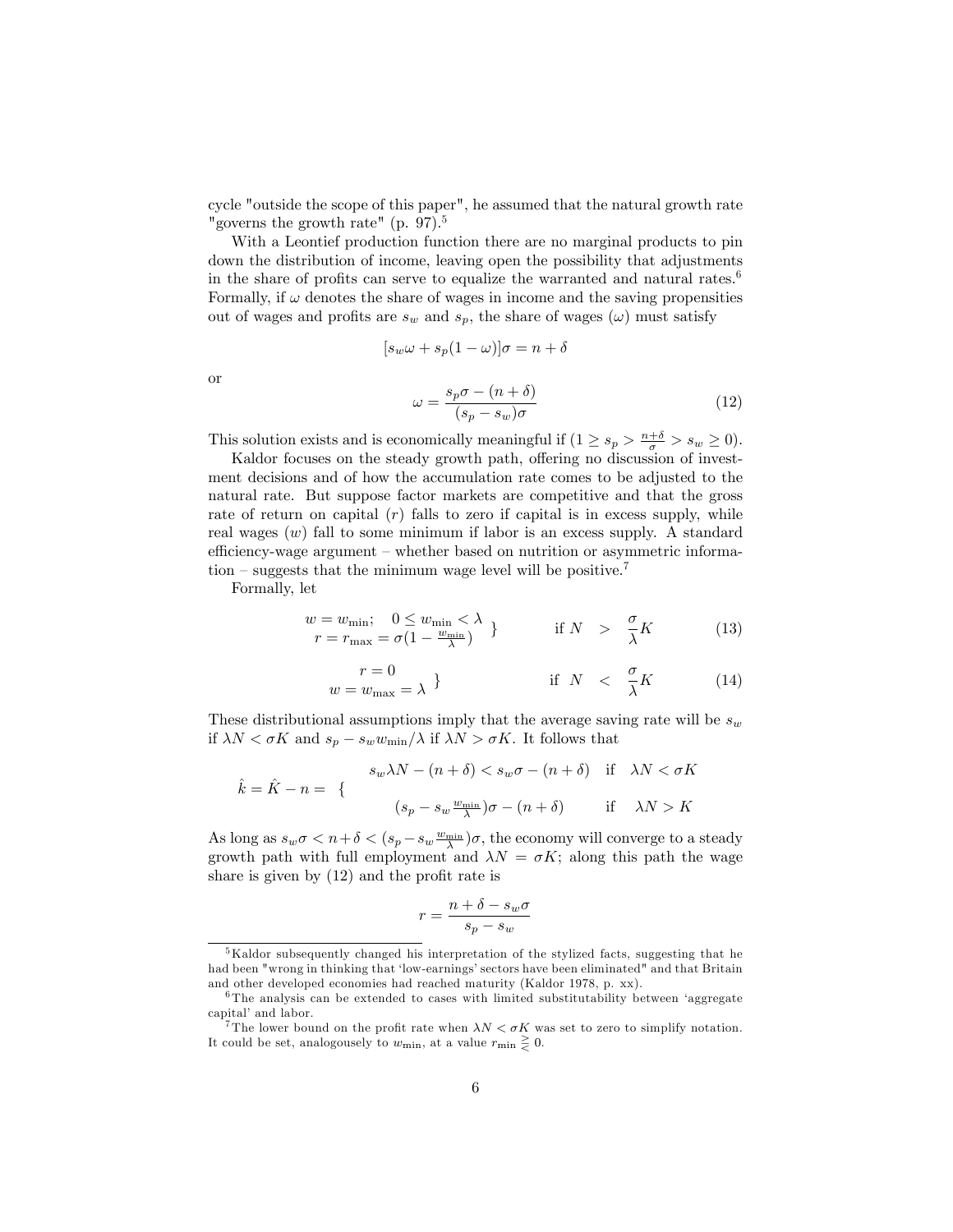Kaldor's mature-economy solution has close affinities with another, even more influential contribution. Using different terminology, Karl Marx discussed the relation between the warranted and natural growth rates in chapter 25 of *Capital.* Fast accumulation gradually reduces the 'reserve army of labor'; a decline in the reserve army strengthens workers and at some point the wage share will start rising. As the profit share decreases, however, accumulation falls, and low accumulation means that the reserve army gradually becomes replenished.

Goodwin (1967) formalized Marx's argument. Using the employment rate  $e = L/N$  as an inverse indicator of the size of the reserve army of labor, he assumed that the growth rate of the real wage is an increasing function of the employment rate. If productivity grows at a constant rate, this assumption translates into a positive relation between employment and the wage share,

$$
\hat{\omega} = f(e); \qquad f' > 0 \tag{15}
$$

Retaining the differential saving rates out of wages and profits and focusing on the case where  $\lambda N > \sigma K = Y$ , we have<sup>8</sup>

$$
\frac{S}{K} = [s_w \omega + s_p (1 - \omega)] \frac{Y}{K} = s(\omega)\sigma; \quad s' < 0 \tag{16}
$$

Combining equations (7)-(8) and (16), the movements in the employment rate are given by another differential equation,

$$
\begin{array}{rcl}\n\hat{e} & = & \hat{L} - \hat{N} \\
& = & \hat{K} - n \\
& = & s(\omega)\sigma - (n + \delta)\n\end{array} \tag{17}
$$

The 2D system defined by equations  $(15)$  and  $(17)$  has an economically meaningful stationary solution with  $0 < e^* < 1$  and  $0 < \omega^* < 1$  if  $f(0) < 0 <$  $f(1)$  and  $s(0) > (n + \delta) > s(1)$ . The first condition stipulates that the wage share must be falling when workers are very weak (if  $e \rightarrow 0$ ) but rising when they are strong (if  $e \to 1$ ); the second condition requires that the accumulation rate (the ratio of net saving to capital) be greater than the natural growth rate if the wage share is zero, but smaller than the natural rate if the wage share is one. Assuming the conditions are met, the stationary solution is given by  $\omega^* = s^{-1}(\frac{n+\delta}{\sigma})$  and  $e^* = f^{-1}(0)$ .

It can be shown that starting from any initial point, the Goodwin model produces conservative fluctuations around the stationary solution. As in the Kaldor solution, an endogenous distribution of income aligns the (long-run average of the) warranted rate with the natural rate. Unlike in the Kaldor version, however, the model generates cycles, the balance of power between capital and labor determines the changes in the wage share, and the stationarity condition for the wage share pins down the solution the employment rate  $e^*$ ; an increase

<sup>&</sup>lt;sup>8</sup>Goodwin set  $s_p = 1$  and  $s_w = 0$ .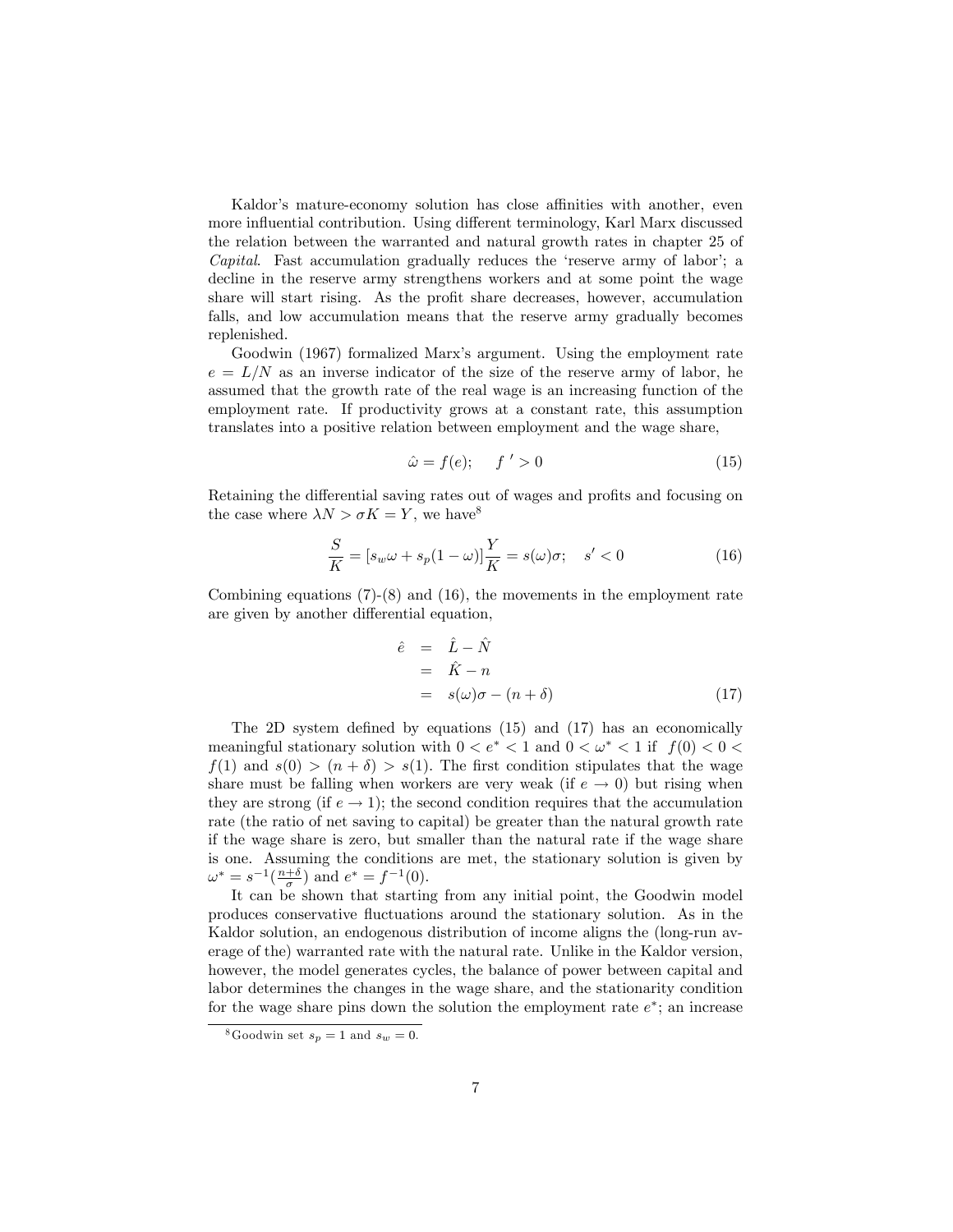in workers' power and militancy  $-$  an upward shift in the  $f$ -function  $-$  reduces the stationary solution for the employment rate.<sup>9</sup>

## 3 Pasinetti theorems

The Kaldor/Marx alignment of the warranted with the natural growth rate relies on differences between the saving rates out of profits and wages. Pasinetti  $(1962)$  pointed out what appeared to be a flaw in this argument. If workers save, Pasinetti argued, they will receive profit income, and a distinction must be made between the profits going to capitalists (who have a high saving rate) and the profits going to workers (who have a low saving rate). The distribution of capital between capitalists and workers now evolves endogenously, and the average saving rate out of profits becomes a weighted average of the two saving rates, with the weights determined by the fraction of capital owned by workers; the higher this fraction, the lower will be the difference between the average saving rates out of profits and wages. This dependence seemingly jeopardized the Kaldor/Marx analysis, but Pasinetti showed that as long as workers' saving rate  $s_w$  is relatively low, capitalists' share of total capital stock converges to a strictly positive, stationary solution. Moreover, at the stationary solution the economy will satisfy the 'Cambridge equation':  $g + \delta = s_c r$ . This 'Pasinetti theorem' has been extended to cases in which the saving rates  $s_c$  and  $s_w$  are determined endogenously.

In a series of contributions Tom Michl has analyzed long-run growth in models with two classes, workers and capitalists. Both capitalists and workers maximize utility and both may save. But capitalist dynasties optimize over an infinite horizon, while workers engage in life-cycle saving and leave no bequests. The production function is Leontief and the economy may be either dual (with a 'conventional wage' and a perfectly elastic labor supply) or mature (with an accumulation rate that is equal to the growth rate of the labor force in efficiency units). The model is used to analyze social security and public debt issues in Michl (2007, 2013) and by Foley et al. (2019, chapter 17) to examine the Pasinetti theorem.

 $9$ It is not entirely clear from Marx's own verbal argument whether the level or the change of the share of wages is related to the size of the reserve army:

If the quantity of unpaid labour supplied by the working class, and accumulated by the capitalist class, increases so rapidly that its conversion into capital requires an extraordinary addition of paid labour, then wages rise, and, all other circumstances remaining equal, the unpaid labour diminishes in proportion. But as soon as this diminution touches the point at which the surplus labour that nourishes capital is no longer supplied in normal quantity, a reaction sets in: a smaller part of revenue is capitalised, accumulation lags, and the movement of rise in wages receives a check. The rise of wages therefore is confined within limits that not only leave intact the foundations of the capitalistic system, but also secure its reproduction on a progressive scale. (Marx 1967 [2001], p. 891)

If equation (15) is replaced by a relation between employment and the level of the wage share, the resulting dynamics reduce to a single differential equation, and the economy converges monotonically to a steady growth path with a constant employment rate.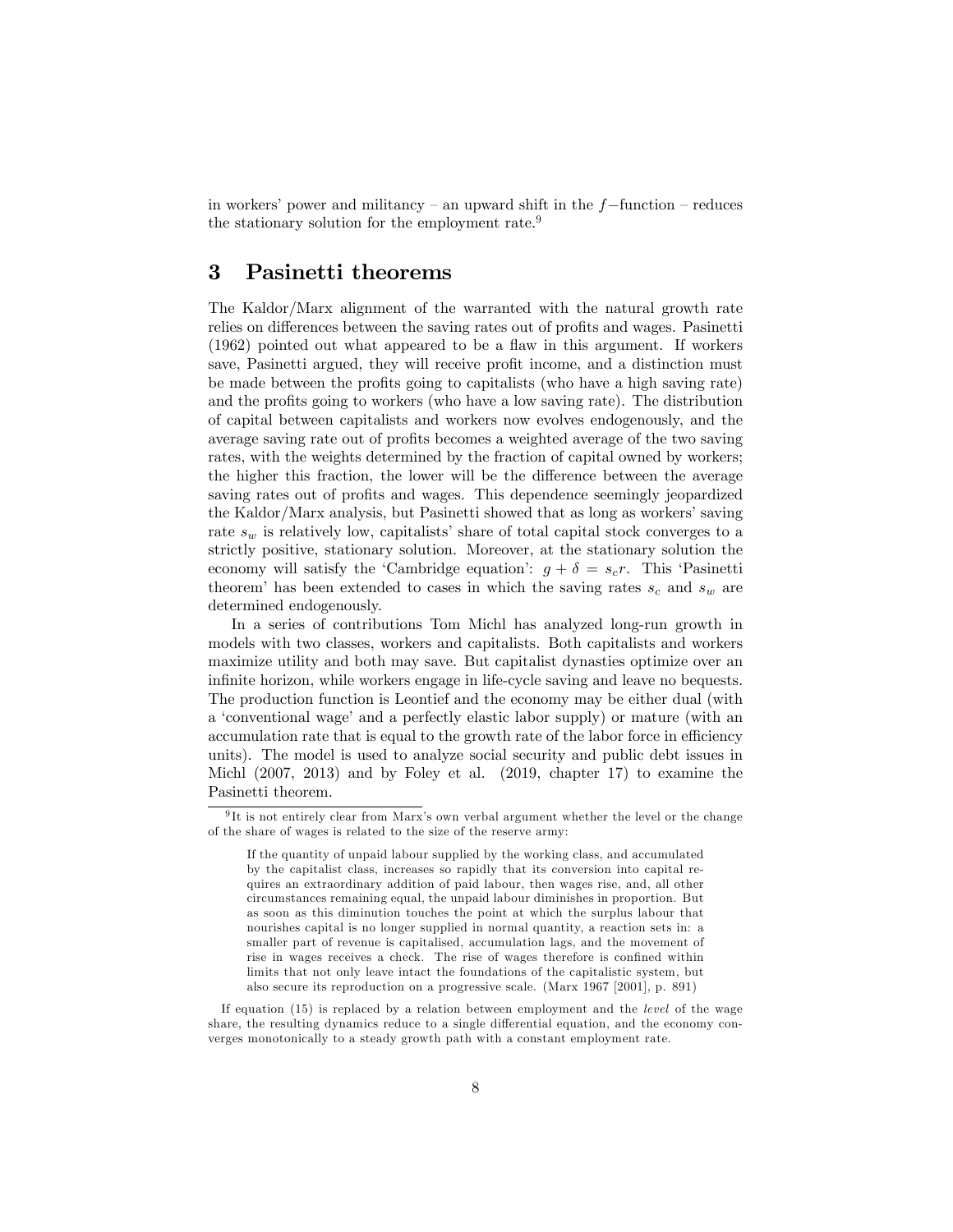Using a discrete-time setting, Foley et al. assume that both capitalists and workers have logarithmic per-period utility. Workers live for two periods, working in the Örst period and providing for retirement in the second period by saving a part of their first-period wage income, as in Diamond (1965). The slightly streamlined version in this section is set in continuous time, and the OLG specification is replaced by a general life-cycle specification.

Formally, capitalists's consumption is determined by

$$
\max \int e^{-\rho t} \log c^c dt
$$
\n
$$
st.
$$
\n
$$
\dot{k}^c = (r - \delta)k^c - c^c
$$
\n(18)

All capitalists have the same utility function, and the optimization implies that

$$
\hat{K}^c = \hat{k}^c = (r - \delta - \rho) \tag{19}
$$

$$
C^c = \sum \rho k^c = \rho K^c \tag{20}
$$

where  $C^c$  and  $K^c$  denote the capitalists' total consumption and capital, with  $c^c$ and  $k^c$  as the corresponding values for single capitalist dynasties.

Workers' consumption follows Ando and Modigliani's (1963) specification of an aggregate consumption function derived from aggregating the consumption decisions of life-cycle optimizing households. The expressions for workers' consumption and the growth rate of workers' wealth  $are^{10}$ 

$$
C^w = (1 - s)wL + bK^w \tag{21}
$$

$$
\hat{K}^w = s(\sigma - r)\frac{K}{K^w} - (b - (r - \delta))
$$
\n(22)

A continuous-time version of the 2-period OLG version in Foley et al. would have  $b = 1 + r - \delta$ .

As in the Kaldor model in section 2.2, factor prices are determined by equations (13)-(14). Thus, in a dual economy the growth rate of aggregate capital can be written.

$$
\hat{K} = (r_{\text{max}} - \delta - \rho) \frac{K^c}{K} + [s(\sigma - r_{\text{max}}) \frac{K}{K^w} - (b - (r_{\text{max}} - \delta))] \frac{K^w}{K}
$$
(23)

Combining equations  $(19)$  and  $(23)$ , capitalists' share of capital follows that the differential equation

$$
\hat{K}^c - \hat{K} = [b - \rho - s(\sigma - r_{\text{max}})] - (b - \rho)\frac{K^c}{K}
$$

<sup>&</sup>lt;sup>10</sup>Ando and Modigliano (1963) estimate coefficients of about 0.6 and 0.06 for  $(1-s)$  and b which, they suggest, is in line with what would be expected theoretically. Muellbauer (2010) discusses more recent empitical models that use extended versions of the LCH, including the Federal Reserve's FRB/US model.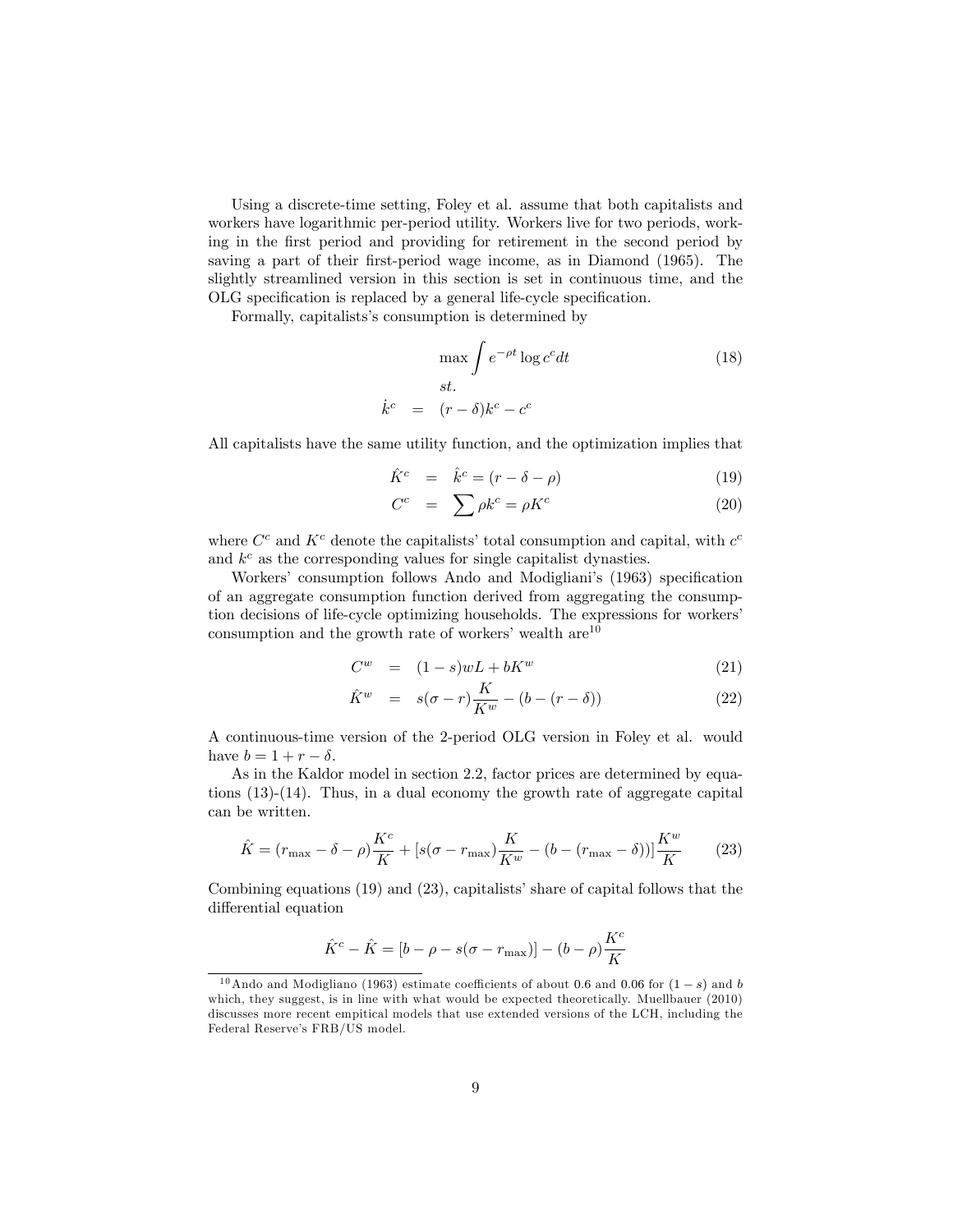This equation has a stable stationary solution with  $0 < K^{c}/K < 1$  if  $0 <$  $s(\sigma - r_{\text{max}}) < b - \rho$ :

$$
\frac{K^c}{K} \to 1 - \frac{s(\sigma - r_{\text{max}})}{b - \rho}
$$

At the stationary solution we have

$$
\hat{K} = r_{\text{max}} - \delta - \rho \tag{24}
$$

Convergence to maturity is assured if the growth rate of the capital stock exceeds the natural rate of growth (if  $r_{\text{max}} - \delta - \rho > n$ ).

Once maturity is reached, continued full employment requires that  $\hat{K} = n$ , that is,

$$
\hat{K} = (r - \delta - \rho) \frac{K^c}{K} + s(\sigma - r) - (b - (r - \delta)) \frac{K^w}{K}
$$
\n
$$
= (b - \rho) \frac{K^c}{K} + s\sigma - b - \delta + (1 - s)r = n \tag{25}
$$

Equation (25) determines the profit rate  $r$  in a mature economy:

$$
r = \frac{n + \delta + b - s\sigma}{1 - s} - \frac{b - \rho}{1 - s} \frac{K^c}{K}
$$

Substituting this value of the profit rate into equation  $(19)$  and using  $(25)$ , the dynamics of wealth distribution is given by.

$$
\hat{K}^c - \hat{K} = r - \delta - \rho - n
$$
  
= 
$$
\frac{sn + s\delta + b - s\sigma - (1 - s)\rho}{1 - s} - \frac{(b - \rho)\frac{K^c}{K}}{1 - s}
$$

Hence, if  $0 < s(\sigma - n - \delta - \rho) < b - \rho$ , we get convergence to a stationary solution with  $0 < K^c/K < 1$ :

$$
\frac{K^c}{K} \to 1 - \frac{s(\sigma - n - \delta - \rho)}{b - \rho}
$$

The associated profit rate at the stationary solution is

$$
r = n + \delta + \rho \tag{26}
$$

Equations (24) and (26) capture the Pasinetti theorem. For both dual and mature economies there is convergence to a steady growth path with a direct positive relation between the growth rate and the profit rate (assuming that the inequality conditions are met). The relation is completely independent of the parameters that describe the workers' saving behavior; an increase in capitalists' discount rate  $\rho$  (an increase in their 'propensity to consume'), by contrast, raises the rate of profit for any given rate of economic growth.

The original Pasinetti formulation assumed exogenous saving rates, and the relationship took the form  $s_c(r - \delta) = g$  where  $s_c$  is the saving rate out of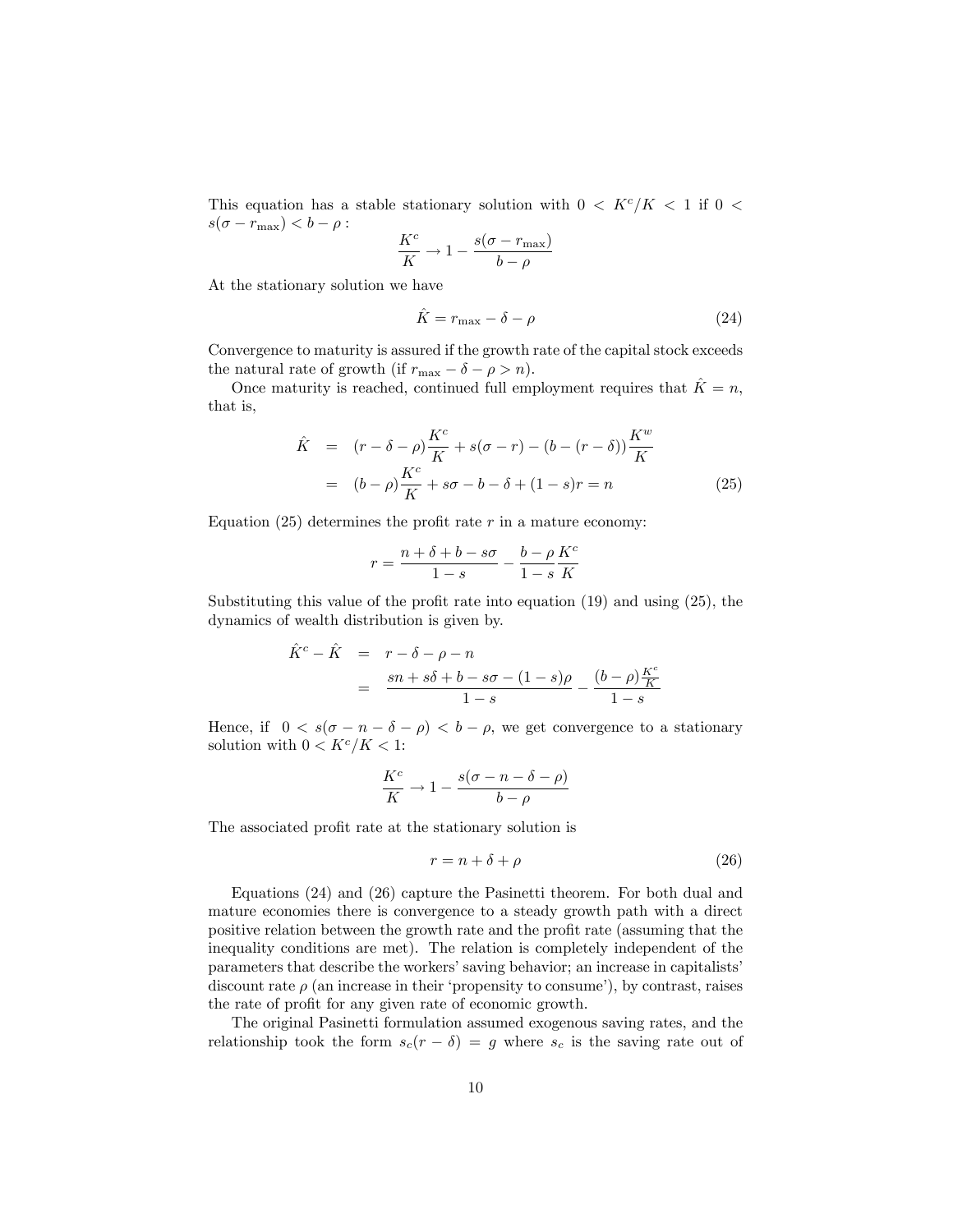net profits and  $g$  is the growth rate. The saving rates are endogenous in this version, and capitalists' saving rate is an increasing function of the profit rate,  $s_c = (1 - \frac{\rho}{r-\delta})$ . Using this notation – with  $s_c$  as a increasing function of  $r-\delta$ rather than a constant parameter – equations  $(24)$  and  $(26)$  can be written in Pasinetti's original form  $s_c(r - \delta) = q$ .

The Cambridge equation shows that workers' saving and the endogenous determination of the fraction of capital owned by workers need not sever the link between the functional distribution of income and the average saving rate. Changes in the profit share still allow the equalization of warranted and natural growth rates.

## 4 The neo-Pasinetti theorem

#### 4.1 Firms and households

By assumption all capitalists maximize the same utility function and the parameters of this function enter directly into the Cambridge equation. In 19th century capitalism capitalists owned and controlled the means of production, while workers were poor and did little saving. Marx could argue, moreover, that all capitalists save and invest because competition compels them to behave in this way. The delineation of capitalists is less obvious today. In a corporate economy ownership has been separated from the running of firms, and competition among Örms does not enforce a uniform saving behavior across owners of equity and other Önancial assets. Bequests have also become important for groups that we may not want to categorize as capitalists.

Jeff Bezos, Elon Musk and Mark Zuckerberg clearly belong to the group of capitalist households but what about the Rockefellers, Gettys and Carnegies that may now live off inherited wealth? What about hedge fund managers or CEOs who may run major corporations but whose wealth is significantly less than that of many households that exert no direct control over the means of production? And should other members of the top 0.01 percent, including rock stars, baseball players and surgeons, who are likely to leave large bequests, be merged with life-cycle saving workers? It may seem churlish to ask concrete questions like this of a model that is designed to analyze properties of capitalist economies at a high level of abstraction. But the model defines two groups of households, and it should be possible to outline general criteria for the delineation of the groups. One group leaves bequests while the other does not, and in a corporate economy this criterion would seem to correlate more with a rich-poor distinction than with a traditional Marxian emphasis on control over the means of production. The aggregation of households into infinite-horizon optimizers and life-cycle savers may still provide a decent Örst approximation, but a defense of this particular delineation based on Marxian 'character masks' becomes less compelling in a corporate economy.

Samuelson and Modigliani (1966) brought up related issues in their analysis of the Pasinetti theorem when they questioned the "assumption of ëpermanentí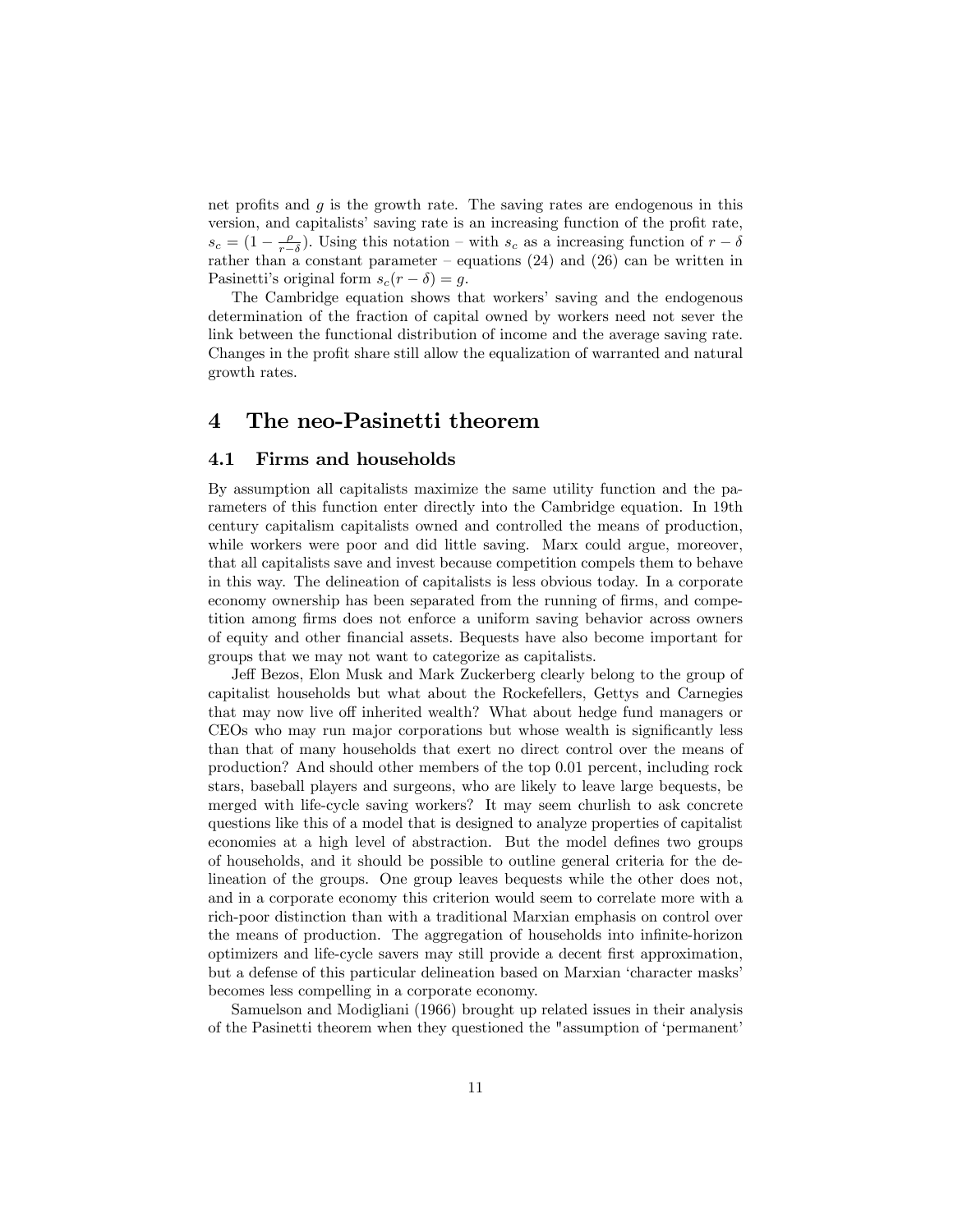classes of pure-profit and mixed-income receivers with given and unchanging saving propensities" (p. 297). Kaldor (1966) responded to the critique in the same issue of the Review of Economic Studies. The high saving propensity out of proÖts, he argued, was "something which attaches to the nature of business income and not the wealth (or other peculiarities) of the individuals who own property" (p. 310). His 'neo-Pasinetti theorem'  $-$  which does not require a distinction between worker households and capitalist households  $-$  presented the analysis behind this claim.<sup>11</sup>

It may appear that Kaldor's argument can be made quite simply. In a closed economy without public sector, households' flow of disposable income  $(Y^D)$  is given by

$$
Y^D = Y - R
$$

where  $R$  is retained earnings. If retained earnings are proportional to profits and households save a constant fraction s of their disposable income, aggregate saving – the sum of household and corporate saving  $(S^H$  and  $S^F)$  – is given by

$$
S = SH + SF = sYD + R
$$

$$
= [s + sf(1 - s)\pi]Y
$$

where  $\pi$  is the profit share and  $s_f$  denotes the share of retentions in profits. Thus, if the retention rate is given, it would seem that an increase in the profit share must raise the average saving rate. But the simple proportionality between household saving and household disposable income can be questioned: households may 'pierce the corporate veil' and adjust their own saving rate out of disposable income so as to offset changes in corporate saving.

Retained earnings can be used by the firm to finance investment, pay off debt or buy back shares. These possible uses of retained earnings all raise future profits per share (net of interest payments) relative to what profits would have been otherwise, with greater reliance on internal finance also reducing the riskiness of the firm's shares. The increase in future profits per share and the reduced risk will tend to raise the value of the firm's shares. A household that wants to maintain its consumption despite higher retentions and an unexpected reduction in dividends now has two options.

One option is for the household to take out loans or reduce its holdings of liquid assets in an amount corresponding to the reduction in its dividends. This option, following Modigliani and Miller (1958), will be 'undoing the firm's retention policy: households offset the fall in firms' leverage by increasing their own leverage. The option, however, may be barred by credit constraints. Unlike the Örm, the household may not be able to obtain loans, at least not on the same terms as the firm, even if the value of its shares has increased.<sup>12</sup>

<sup>&</sup>lt;sup>11</sup> The name of the 'theorem' is misleading. Kaldor's analysis also rebutted Pasinetti's original criticism of his saving function by showing there is no logical slip in assuming different saving propensities out of wages and profits.

 $12$  Assuming 'full rationality' there are two main constraints on the validity of the Modigliani-Miller result: the possibility of firm bankruptcy and the presence of credit constrained households (Stiglitz 1969).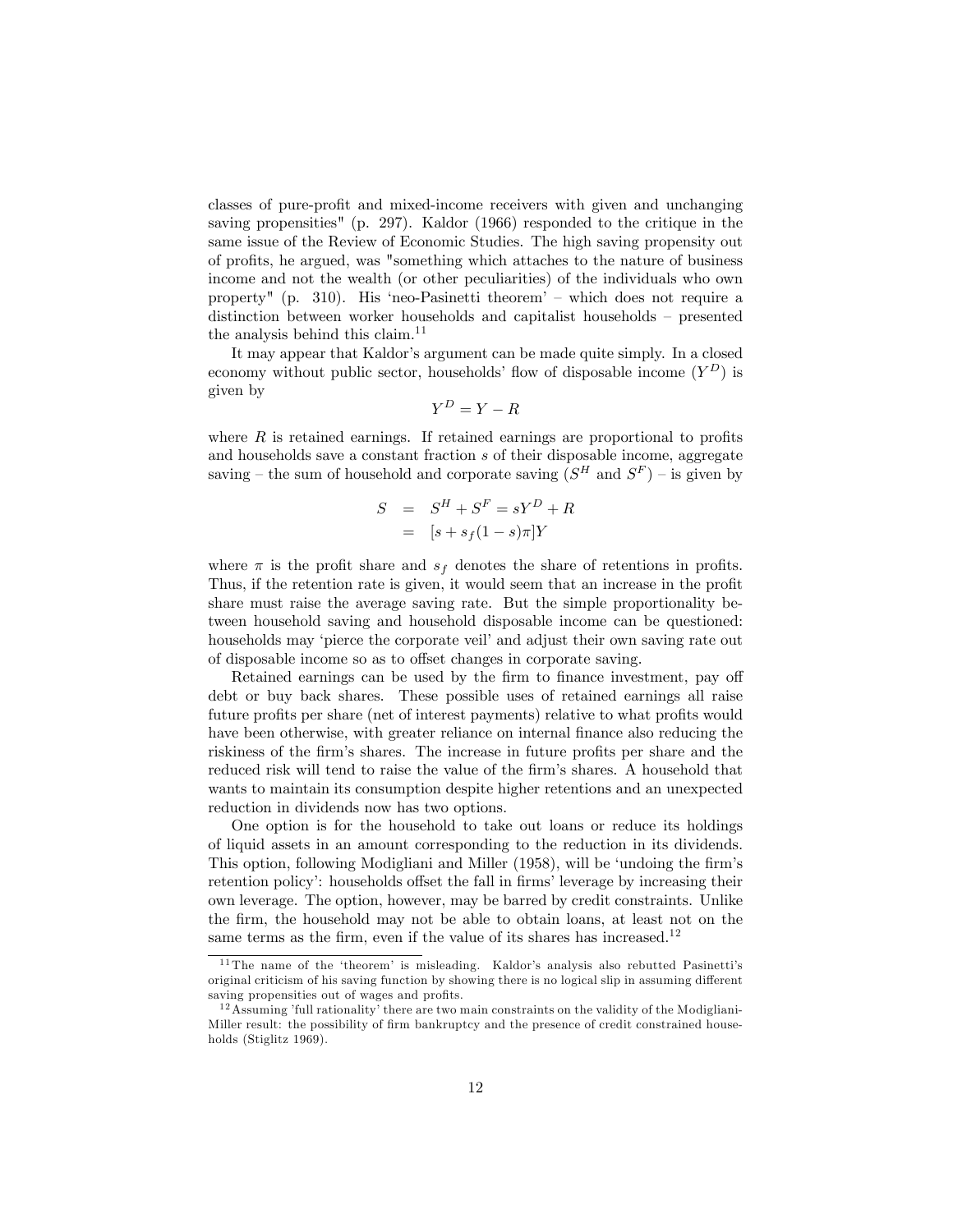There are other reasons to disregard this option. Sophisticated real-world households diversify their portfolio compositions. They may also adjust the compositions towards less risky assets as they approach retirement age. And they may change the portfolio compositions in response to major  $-$  real or imagined – shifts in the riskiness and returns of different types of assets. But one would expect households to focus on the factors that appear most important. Assessments of the riskiness of and likely returns on tech shares, for instance, will have to take into account the regulatory zeal of the EU, Chinese industrial policies, and the likelihood of future pandemics, while climate change and its effects on government interventions and policies are crucial to the prospects of not just the energy sector but a whole slew of industries, from airlines to real estate in Florida. In this context differences in retention policies across firms may influence the relative weights of individual shares, but the influence of the firms' average retention rate on the overall weight of equity in the portfolio is likely to be far down the list of priorities, if it makes an appearance at all.

Empirical evidence supports the insensitivity of portfolio compositions to changes in riskiness. The Swedish government introduced a defined contribution component of its social security system in 2000. Each retirement saver could select among hundreds of mutual funds, allocating her retirement savings between up to Öve funds. Analyzing detailed data on the choices made by the entire population of 7,315,209 retirement savers in Sweden during the period 2000-2016, Cronqvist et al.  $(2018)$  show that 'nudging' had strong effects on the portfolio choices and that the effects of nudging were highly persistent: "the participants seem to have a 'set it and forget it' mindset" (p. 154). Following a change in regulation in 2010, the default fund, which had attracted a large proportion of savers and which had been entirely in equity, switched to having 50 percent leverage. Despite this large, sudden increase in the riskiness of the fund almost no one switched away from the default fund. Cronqvist et al. conclude that (p. 157) "[i]n outer space, an object that has been nudged will keep going in that direction until it is nudged again. Retirement savers appear to resemble such objects."

Overall, the behavioral evidence makes it implausible to assume that households respond to an increase in the average retention rate by taking out loans and/or reducing their holding of bonds and bank deposits. A rejection of this mechanism leaves households with a second option, however: a household may respond to a rise in share prices by selling a fraction of its shares. Thus, if an increase in retained profits causes the share valuation of a company to go up by the same amount, a household owning shares in the company can maintain exactly the same consumption and wealth as if it had received the dividends (rather than the capital gain): the household can ëdeclare its own dividendsí, not by adjusting its own borrowing but by selling shares. This is the argument addressed by Kaldor's 'neo-Pasinetti theorem'.

The intuition behind Kaldor's counterargument is simple. The suggestion that share prices will appreciate automatically in line with retained earnings involves a fallacy of composition, Kaldor argued. It may be correct that the share price of a single firm (relative to the general level of share prices) responds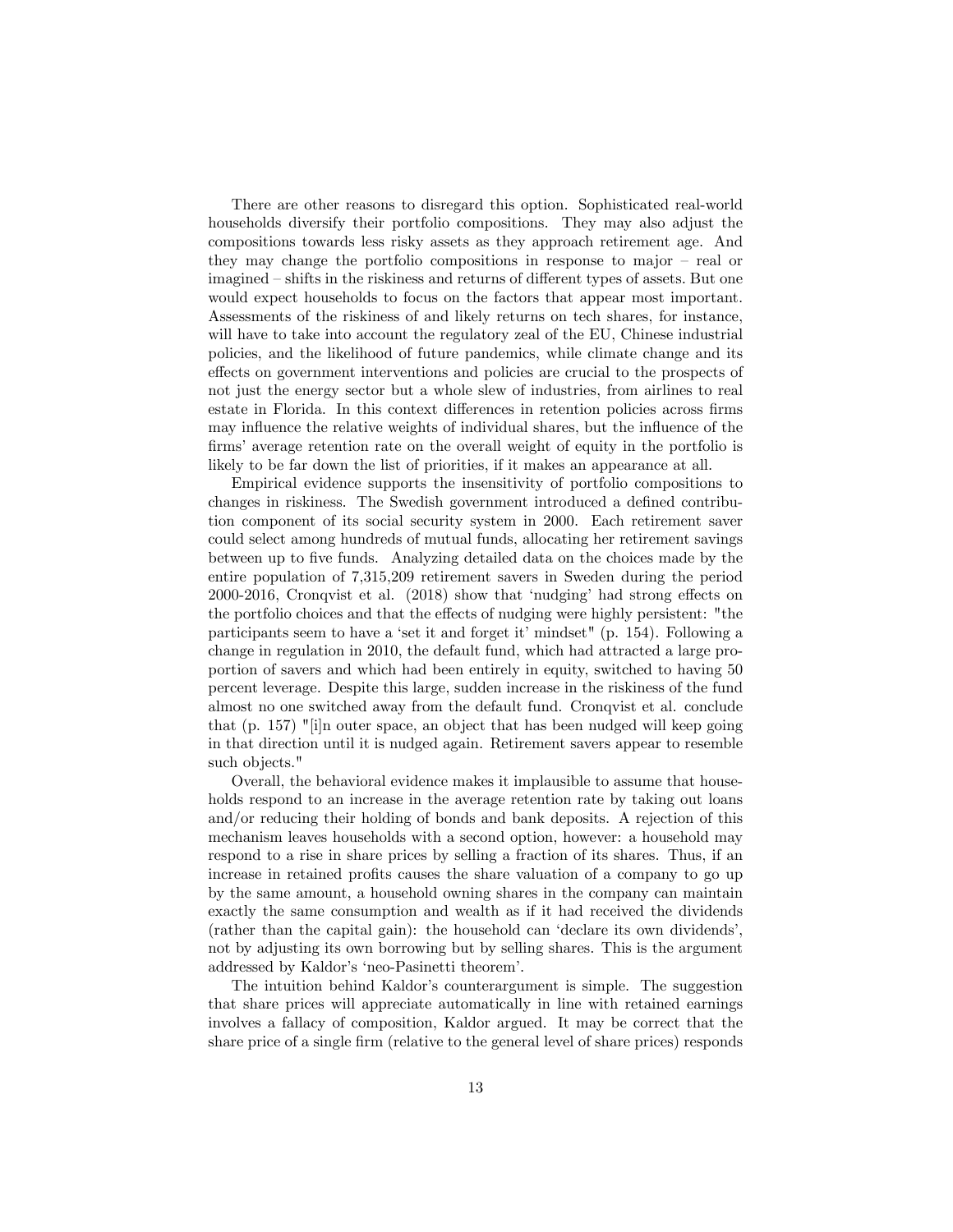positively to an increase in the Örmís retained earnings. It is also correct that an individual shareholder can declare her own dividends by selling some of her shares. But households as a group cannot finance consumption by selling shares: there is no one to buy. Households' attempt to compensate for compressed dividends by selling off equity leads to capital losses as equity prices fall. The capital losses temper the desire to consume, and the average saving rate out of income increases as a result of the rise in corporate retentions.

#### 4.2 A formal model

Households in a corporate economy do not save in the form of physical capital. Disregarding housing and other, less important real assets, household wealth is Önancial wealth. Households may be the ultimate owners of the capital stock, but the ownership of productive capital takes the form of equity.

Equity is not the only financial asset, and even as a first approximation it is essential to include at least two types of Önancial assets: an asset with a contractual rate of return and an asset, equity, that gives ownership rights to firms but promises no contractual rate of return.<sup>13</sup> Thus, following Skott (1981, 1989) and Skott and Ryoo (2008), assume that household wealth consists of equity and bank deposits (money).<sup>14</sup>

Firms finance investment, dividends and interest payments on external debt by a combination of profits, share issues and new bank loans. The financial constraint is given by

$$
I + D + iM^{L} = \Pi + v\dot{E} + \dot{M}
$$

where E and  $M<sup>L</sup>$  are the number of shares and the external debt (bank loans);  $v, i, I, D$  and  $\Pi$  are the price of shares, the interest rate, investment, dividends, and profits; 'dots' over a variable denote time derivatives, i.e.  $\dot{x} = dx/dt$ . To simplify the exposition, the price of output and the rate of interest  $i$  are taken to be constant, and the price output is normalized to one.

If  $s_f$  is the retention rate, the financial constraint can be rewritten

$$
I = \Pi - D - iM^L + v\dot{E} + \dot{M}^L = s_f\Pi + v\dot{E} + \dot{M}^L
$$

For given profits and a given level of investment, firms choose two of the three financial variables. Suppose they set the retention rate  $s_f = 1-(D+iM^L)/\Pi$ and the rate of new issues  $\dot{E}$ . The financial constraint now pins down the required change in bank loans (external finance).

In analogy with firms' financial constraint, households have a budget constraint. They receive wage income W and interest income  $(i^M M)$  on their bank

 $13$  The formal model in the appendix to Kaldor (1966) had equity as the only financial asset. This assumption implies that the household sector can only abstain from consuming all distributed incomes to the extent that firms issue new equity. In Kaldor's setting, furthermore, firms cannot set investment, the retention rate and new equity issues independently.

<sup>1 4</sup> The introduction of bonds as a second contractual-return asset would add little to the analysis.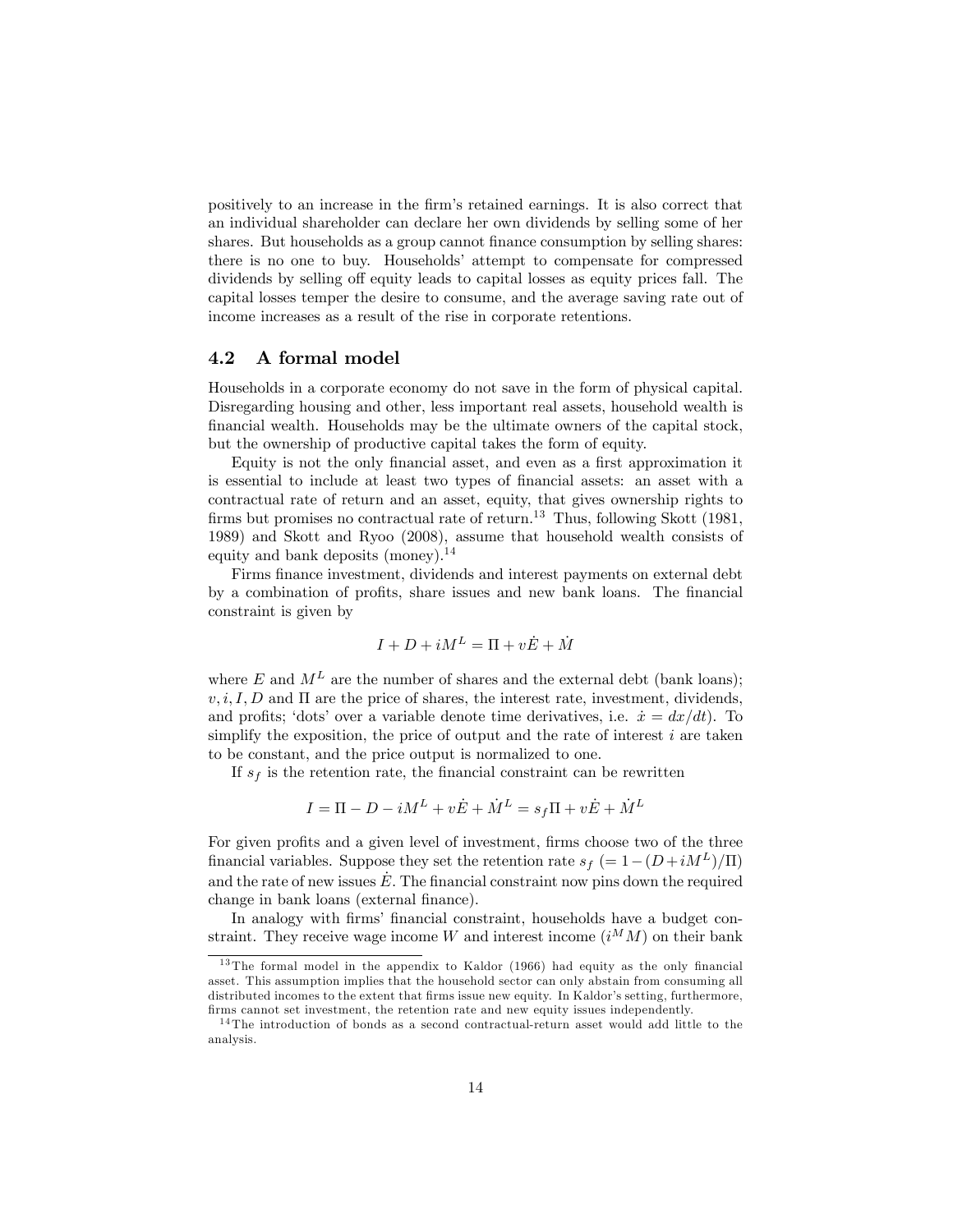deposits  $(M)$ , while their holdings of equity yield a flow of dividends  $(D)$ . By assumption firms retain a fraction  $s_f$  of their gross profits  $\Pi$ , and the dividends are given by  $D = (1-s_f)\Pi - iM^L$ . Households' flow of income is either added to bank deposits or spent on consumption and the purchase of new shares. Thus, we can write households' budget constraint as

$$
W + (1 - s_f)\Pi - iM^L + i^M M = C + \dot{M} + v\dot{E}^H
$$
 (27)

Neither firms nor households hold cash (by assumption there are only two assets, equity and bank deposits) and if, for simplicity, it is assumed that banks hold no reserves and have neither costs nor profits, we have  $i = i^M$  and  $M^L =$  $M<sup>15</sup>$ . The number of shares owned by households must also be equal to the number of shares issued by firms  $(E^H = E)$ , with the price of shares adjusting to ensure this equilibrium condition. Thus, the budget constraint simplifies to

$$
W + (1 - s_f)\Pi = C + \dot{M} + v\dot{E}
$$
 (28)

Using a traditional consumption function with non-property income and wealth as the determinants of household consumption,  $let^{16}$ 

$$
C = (1 - s)(1 - \pi)Y + bA
$$
\n(29)

where  $\pi$  is the profit share and  $A = M + vE$  denotes household wealth. The specification is almost identical to the one in equation  $(21)$  but with one crucial difference: households' financial wealth takes the place of the capital stock.

If  $\alpha_M$  denotes the share of deposits in household wealth, we have

$$
M = \alpha_M A; \qquad vE = (1 - \alpha_M)A \tag{30}
$$

The stock of deposits is predetermined, while the endogenous determination of the share price makes it possible to adjust the value of shareholdings instantaneously: the share price is given by  $v = \alpha M/E$  and the aggregate financial wealth can be written  $A = (1 + \alpha)M$  where  $\alpha = (1 - \alpha_M)/\alpha_M = \frac{vE}{M}$ .

Using equations (29)-(30) and dividing by Y, the consumption rate can now be written

$$
\frac{C}{Y} = (1 - s)(1 - \pi) + b(1 + \alpha)\frac{M}{Y}
$$
\n(31)

The short-run consumption rate in equation  $(31)$  depends inversely on the profit share and positively on the ratio of equity to deposits (the portfolio parameter  $\alpha$ ) and the deposit-income ratio.

The changes in households' deposits can be found from the budget constraint (28):

$$
\dot{M} = (1 - s_f \pi)Y - v\dot{E} - C
$$

<sup>&</sup>lt;sup>15</sup> The analysis is substantively unchanged if banks make profits  $(i^D \langle i^L \rangle)$  and pay out these profits as dividends.

<sup>&</sup>lt;sup>16</sup> The specification of household behavior in equations  $(28)-(30)$  endogenizes movements in the stock-flow ratio  $A/Y$ . Using an alternative approach, Skott (1981, 1989) specify target stock-flow ratios and derive the implied, endogenous saving decisions.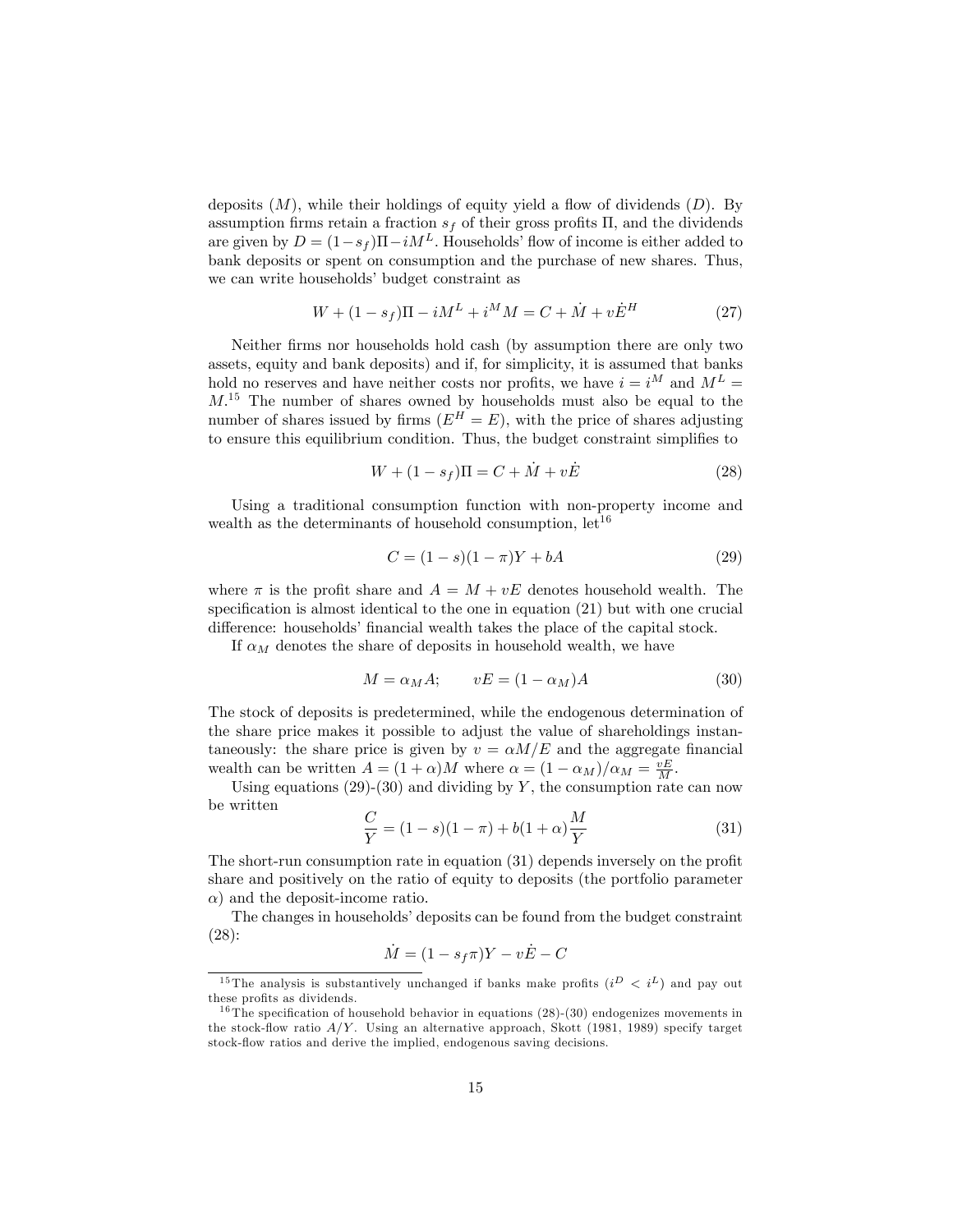or

$$
\begin{aligned}\n(\frac{\dot{M}}{Y}) &= \frac{M}{Y}(\frac{\widehat{M}}{Y}) = (1 - s_f \pi) - (\alpha \hat{E} + \hat{Y}) \frac{M}{Y} - \frac{C}{Y} \\
&= (1 - s_f \pi) - (1 - s)(1 - \pi) - [\alpha \hat{E} + \hat{Y} + b(1 + \alpha)] \frac{M}{Y}\n\end{aligned} \tag{32}
$$

The portfolio composition  $\alpha$  may change, both endogenously in response to changes in relative returns and as a result of exogenous shocks to ëhousehold sentiment'. But as argued above, the Modigliani-Miller argument for compensating changes in response to shifts in average financial practices by firms has no behavioral support, and for present purposes the value of  $\alpha$  may be taken as constant. If output and the number of shares grow at constant rates, and  $\alpha \hat{E} + \hat{Y} + b(1 + \alpha) > 0$ , <sup>17</sup> the differential equation (32) implies that the depositincome ratio converges to stationary solution:

$$
\frac{M}{Y} \to \frac{(1 - s_f \pi) - (1 - s)(1 - \pi)}{\alpha \hat{E} + \hat{Y} + b(1 + \alpha)} = \frac{s(1 - \pi) + (1 - s_f)\pi}{\alpha \hat{E} + \hat{Y} + b(1 + \alpha)} > 0
$$
(33)

Plugging the stationary value into equation (31), we get

$$
\frac{C}{Y} \to (1 - s)(1 - \pi) + b(1 + \alpha) \frac{s(1 - \pi) + (1 - s_f)\pi}{\alpha \hat{E} + \hat{Y} + b(1 + \alpha)}
$$
(34)

Equation (34) implies that the inverse relation between the consumption rate and the profit share carries over to the long run.<sup>18</sup>

$$
\alpha \hat{E} + \hat{Y} + b(1 + \alpha) = \alpha M \frac{vE}{vE} \frac{1}{A} \frac{A}{M} + \hat{Y} + b \frac{A}{M}
$$

$$
\approx -0.03 \frac{Y}{A} \frac{A}{M} + \hat{Y} + b \frac{A}{M}
$$

$$
> 0.015 \frac{A}{M} + 0.02
$$

 $18$ Using the benchmark numbers in footnote 13, we have

$$
\frac{\partial \frac{C}{Y}}{\partial \pi} = -(1-s) - b(1+\alpha) \frac{(s_f - (1-s))}{\alpha \hat{N} + \hat{Y} + b(1+\alpha)}
$$
  
\n
$$
= -s_f - (1-s-s_f) \frac{\alpha \hat{N} + \hat{Y}}{\alpha \hat{N} + \hat{Y} + b(1+\alpha)}
$$
  
\n
$$
\approx -s_f - (1-s-s_f) \frac{-0.015 \frac{A}{M} + 0.02}{0.015 \frac{A}{M} + 0.02}
$$
  
\n
$$
< -s_f + (1-s-s_f) \text{ for all positive values of } \frac{A}{M}
$$
  
\n
$$
< 0 \text{ for } s_f > \frac{1-s}{2}
$$

<sup>&</sup>lt;sup>17</sup> The inequality condition holds trivially if  $\alpha > 0$ ,  $\hat{Y} > 0$ ,  $\hat{E} \ge 0$ . The rate of new issues has been negative in the US since 1980s, but the condition is satisfied for plausible values of the variables and parameters. Empirically, the ratio of buybacks to gross investment has been of the order of 0.1 to 0.25 during this period, and with gross investment at about 15-20 percent of gdp, we have  $vE \approx -0.03Y$ . Output growth at 2-3 percent, a wealth-gdp ratio above 2, and a consumption rate out of wealth of more than 3 percent, now imply that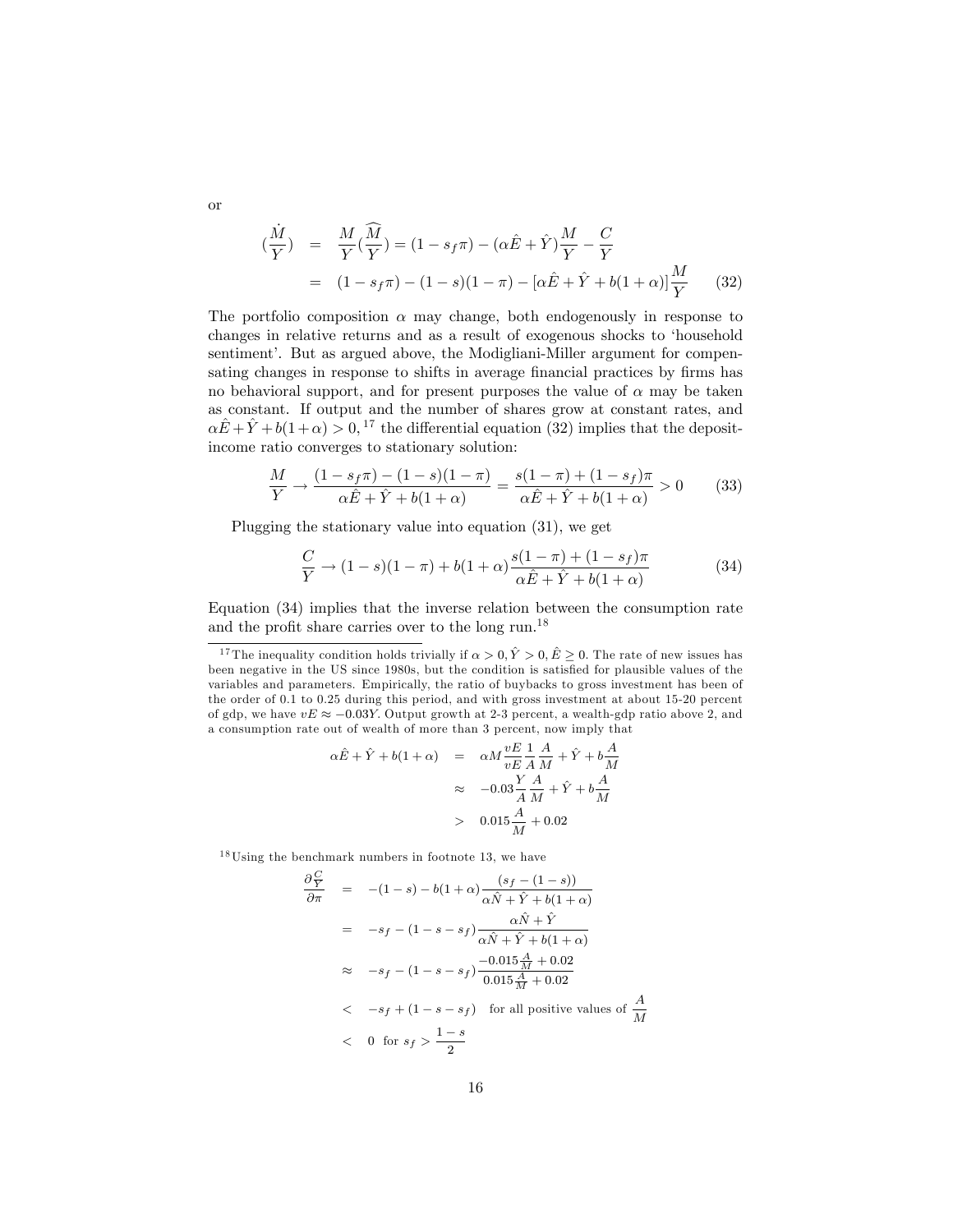The analysis has other interesting implications. Households' portfolio composition (the value of  $\alpha$ ) and firms' financial behavior (the values of  $s_f$  and E) influence the consumption rate: the consumption ratio is decreasing in  $s_f$  and  $\hat{E}$ , and decreasing (increasing) in  $\alpha$  if  $\hat{E} > \hat{Y}$  (is  $\hat{E} < \hat{Y}$ ). Intuitively, households as a group can only spend disposable income on shares to the extent that firms issue new shares. Thus, the fraction of disposable household income that goes into purchasing shares depends on both the rate at which Örms expand the number of shares and the valuation of the shares. In the extreme case in which there are no new issues  $(E = 0)$  and households keep all their wealth in shares  $(\alpha \to \infty)$ , consumption must be equal to household disposable income  $(C/Y = (1 - s_f\pi))$ ; attempts by households to buy shares merely lead to prices being bid up until household wealth has reached a level that makes desired consumption equal to disposable income.<sup>19</sup>

#### 4.3 Feedback effects on firms

The analysis leading to  $(34)$  focused on household behavior, taking firms' investment and financial decisions as given. This partial analysis ignores potential feedback effects on firms.

Undoubtedly firms react to signals from financial markets as well as from goods and labor markets, and households would be calling the tune if Örms always made investment and financial decisions that fully reflected households<sup>'</sup> preferences, information and expectations. But dynamic feedback effects between households<sup>'</sup> consumption and portfolio decisions and firms' investment and financial decisions do not automatically solve the coordination problems between households and firms. The feedback effects need not even produce adjustments in the right direction.

Consider a simple scenario in which the share of investment that is financed by retained earnings is subject to a financial norm. Specifically, let the financial valuation of a single firm (the firm-level value of Tobin's  $q$ ) depend on deviations of the firm's behavior from the norm and on the average value of Tobin's  $q$ ; firms that deviate from the norm receive a lower valuation than other comparable Örms.

Formally, suppose that the valuation ratio for firm  $i$  is determined by

$$
q_i = f\left(\frac{s_{fi}\pi_i p_i Y_i}{p_{Ki}I_i} - \mu(z_i), \bar{q}, z_i\right)
$$

where

$$
f_1(\frac{s_{fi}\pi_i p_i Y_i}{p_{Ki}I_i} - \mu(z_i), \bar{q}, z_i) \geq 0 \text{ for } \frac{s_{fi}\pi_i p_i Y_i}{p_{Ki}I_i} - \mu(z_i) \leq 0
$$

Thus, the very weak condition  $s_f > 0.5(1-s)$  is sufficient (but not necessary) for  $\frac{\partial C}{\partial \gamma}/\partial \pi < 0$ .

<sup>&</sup>lt;sup>19</sup> Paradoxically, the long-run consumption rate can be *decreasing* in the consumption parameters c and b: this happens if  $\alpha \hat{E} + \hat{Y} < 0$ . An increase in the propensities to consume reduces the long-run wealth-income ratio, and if the reduction is sufficiently large, the net effect of a rise in a consumption parameter can be negative.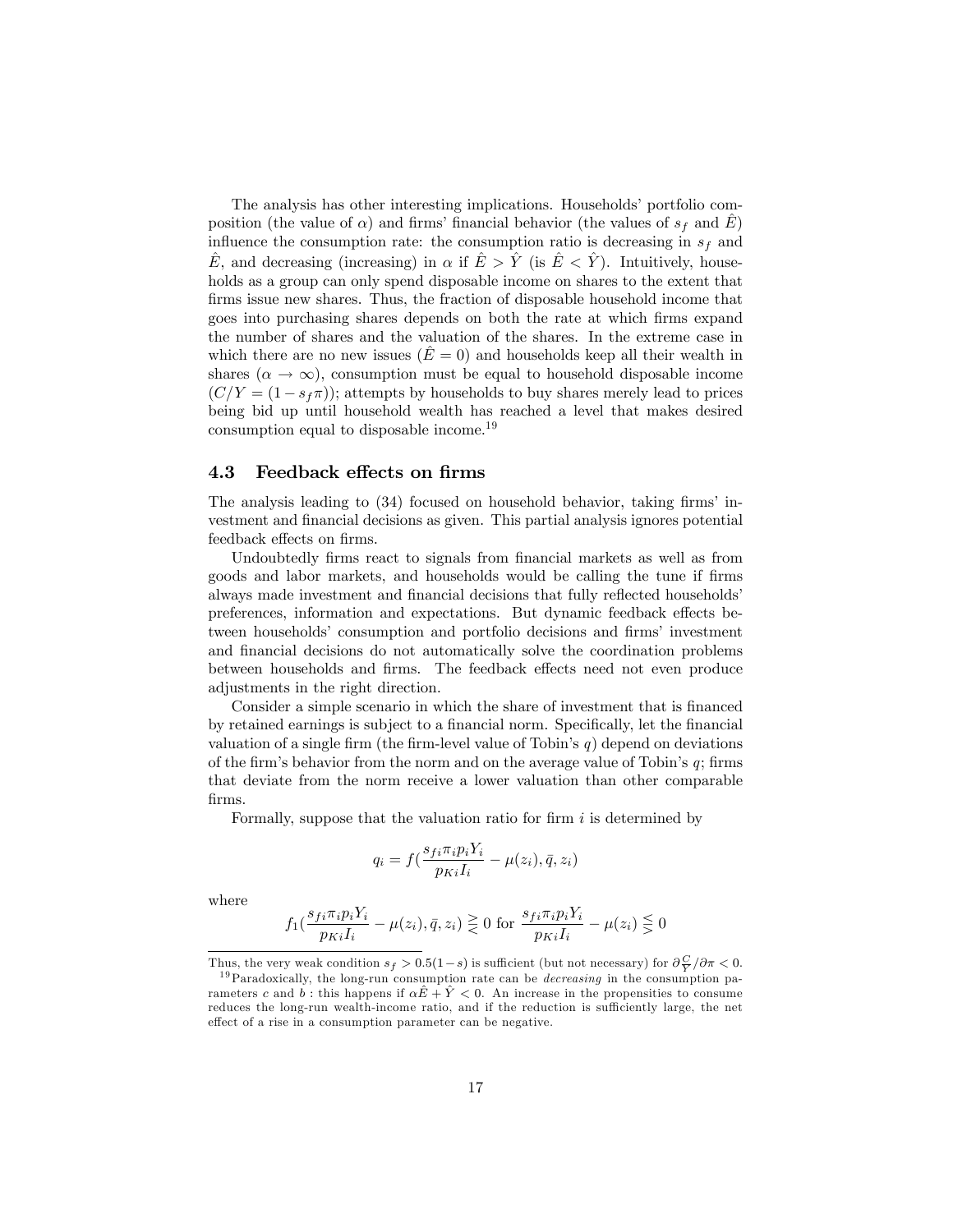Subscripts i indicate firm-level variables. The average value of Tobin's  $q$  is denoted by  $\bar{q}$ ;  $q_i$  is the firm-level value of  $q$ ;  $z_i$  represents a vector of firm-level characteristics (size, industry, current proÖtability, future prospects, etc.) that affect the valuation. The prices of the firm's own output  $(p_i)$  and of the capital goods that it uses  $(p_{Ki})$  may deviate from the average price level (which has been normalized to one). The financial norm  $\mu$  depends on legal and institutional  $factors - the structure of  $t\text{axation}$ , for instance, or whether share  $buv\text{backs}$  are$ permitted. Path-dependent Minskian views on prudent behavior are also likely to play a significant role, and the norm will almost certainly be contingent on the firm's characteristics  $(z_i)$ .

Now consider the effects of a change in financial norms. Specifically, assume that for some reason there has been a rise in the average value of  $\mu$ . Firms respond by raising their retention rates, the average saving rate increases, and aggregate demand declines. On average, consequently, firms experience a fall in their output  $Y_i$  or price  $p_i$ . If investment is kept unchanged, each firm has an incentive to raise its retention rate further in order to satisfy the norm. But as all Örms do so, the fall in aggregate demand is reinforced. And if the fall in aggregate demand leads to a decline in investment, the problem is further exacerbated. In short, the feedback effects may not be stabilizing.

Empirically, beliefs that firms' investment and finance decisions reflect household preferences and that corporate saving is irrelevant for the average saving rate face problems, too. The literature on the aggregate saving effects of corporate retentions is sparse. There is evidence, however, that aggregate saving depends on retained earnings. Poterba (1986, p. 503) finds that

the most conservative estimates suggest that a one dollar shift in corporate saving induces a 23 cent shift in private saving. For the longer sample period, the implied effects are much larger

In a more recent study, Bebczuk and Cavallo  $(2016, p, 2281)$  conclude that "a \$1 increase in business saving raises private saving by approximately \$0.59". It may be noted as well that the  $q$  theory of investment has not been particular successful econometrically (e.g. Blanchard et al. 1993) and that Tobin's  $q$ does not hover around one (or some other constant) as one would expect if the distinction between financial assets and physical capital were irrelevant (figure 1).

## 5 Conclusion

Harrod's first problem, the reconciliation of warranted and natural growth rates, does not arise in dual economies. The two rates are aligned, however, in mature economies, and this alignment calls for explanation.

The warranted rate of growth could in principle be adjusted to the natural rate through changes in the capital intensity, as suggested by Solow. There are reasons to be skeptical of this mechanism, however, and the adjustment can happen in other ways. In order to examine (one of) these ways the technical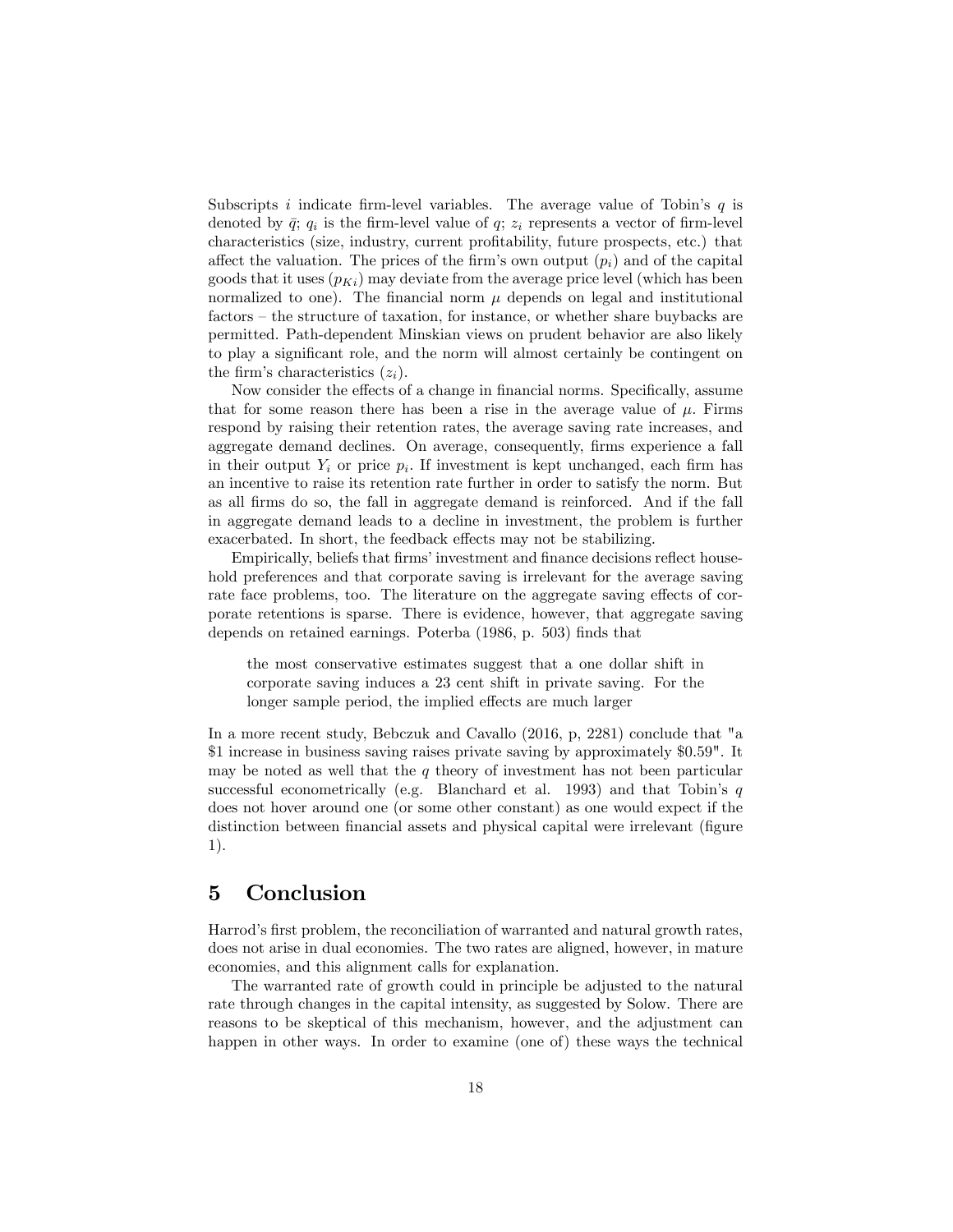

Figure 1: Tobin's q

coefficients of the production function and the natural rate of growth have been taken as exogenously given and constant in this paper.

Empirical evidence as well as strong theoretical arguments support the dependence of the average saving rate on the share of profits in income. The share of profits, in turn, may be influenced by the employment rate which produces a feedback from employment via income distribution to the average saving rate and the warranted growth rate.

High employment rates translate into high (or rising) real wages and downward pressures on the profit share in a Marxian analysis, but although this mechanism seems plausible, it can be questioned. Keynesian models reject a direct determination of real wages in the labor market, which complicates the chain of causation: the influence of employment on income distribution must be mediated by firms' investment and output decisions and/or by an influence of employment rates in saving. High employment is associated with strong workers, weak 'discipline in the factories' (to use Kalecki's term), shortages of workers with appropriate skills, and high search and hiring costs. The business climate suffers; firms' employment, production and investment decisions will be affected, and derived effects on aggregate demand puts downward pressure on the profit share (Skott 1989, Skott and Zipperer 2012). The feedback from the rate of employment to firms' incentives to invest and expand output may be supplemented (or replaced) by a direct influence on saving (as in Allain 2021).<sup>20</sup> Or extending the analysis to include a public sector, a policy of 'functional finance'

 $^{20}$ Kaldor (1955) eschewed these problems by assuming that capital wll be fully utilized, with investment automatically adjusting to the saving.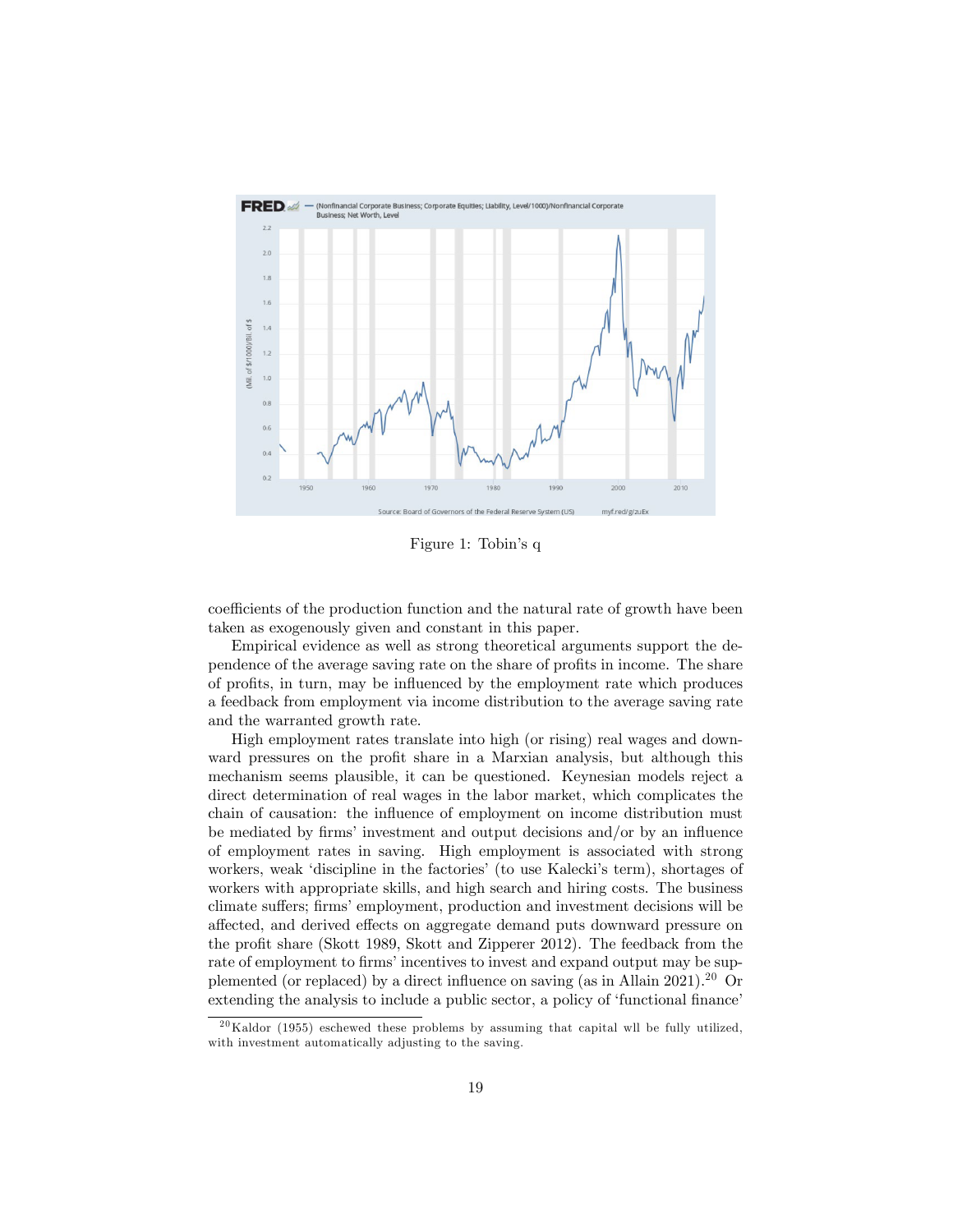can be used to influence the average saving rate and adjust the warranted rate to the natural rate (Skott 2016).

Whichever form it takes, a negative feedback from employment to one of more of the variables that define the warranted rate constitutes the essential element in any story about the adjustment of warranted to natural growth. If the Solow story is rejected and  $\sigma$  is exogenous, this basically leaves the average saving rate as the accommodating variable with income distribution and economic policy as the most important mediating mechanisms.

This conclusion, it should be noted, does not depend on the exogenous utilization rate  $u^*$  in equation (9). The exogenous  $u^*$  in (9) describes a long-run property of a (simple version of a) Harrodian investment function: it is based on the assumption that utilization rates above  $u^*$  would lead to ever-increasing  $\alpha$  accumulation rates while rates below  $u^*$  would lead to decreasing accumulation rates. Thus, the steady-growth investment function is vertical at  $u = u^*$ , and the warranted rate can be found found by substituting  $u = u^*$  into the saving function.

If this (extreme version of the) Harrodian investment is abandoned, the steady-growth value of the utilization rate and the warranted growth rate will depend on the specification of both investment and saving. As an example, let

$$
g^d = a + bu \tag{35}
$$

$$
\dot{g} = \nu(g^d - g) \tag{36}
$$

where g is the accumulation rate,  $g = I/K$ . A Harrodian version of (35)-(36) has  $b > s\sigma, a < 0$  and  $\nu > 0$ ; a benchmark Kaleckian version sets  $\nu = 0, a > 0$  and  $b < s\sigma$ . The Harrodian and Kaleckian versions differ with respect to the local stability properties of the economy, but both specifications imply that in steady growth we have  $a + bu = s\sigma u$ . The steady-growth value of utilization  $(u^*)$  $a/(s\sigma - b)$ ) is determined endogenously by the parameters of the saving and investment functions, but the reconciliation of warranted and natural growth rate still requires feedback effects from employment to the variables that define the warranted rate.

The analysis in this paper might seem to be at odds with empirical evidence of increasing profit shares and declining growth rates in the US and many other countries. The analysis does not, however, posit an invariant positive relation between growth and profits. Firms' financial behavior has undergone significant change; retention rates have fallen and high levels of share buybacks have taken the place positive net new issues of equity. These changes unambiguously reduce the average saving rate in a corporate economy. Asset bubbles and shifts in household portfolios towards equity (increases in  $\alpha$ ) work in the same direction if  $\hat{E} < \hat{Y}$ , a condition that has been satisfied since the 1980s. Veblenian emulation effects and a relaxation of credit constraints for low-income households also affected the aggregate saving rate. In addition to these effects on private saving, the average saving rate has been reduced by significant fiscal deficits; see Ryoo  $(2016, 2018)$  for a detailed analysis of the US case along these lines. In short, the adjustment of warranted to natural growth can take place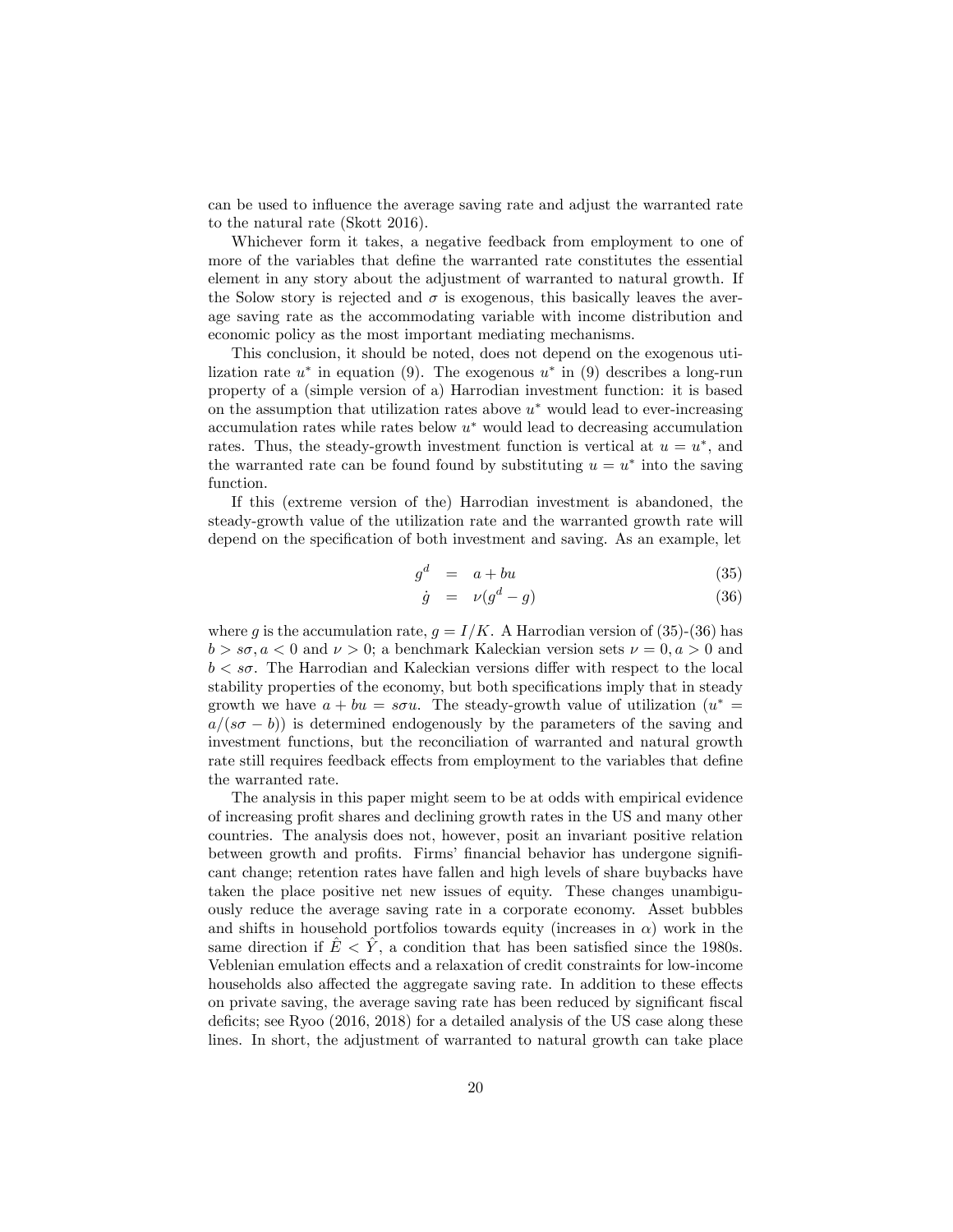via changes in the distribution of income  $-\theta$  the topic of this paper. But saving rates are also influenced by other factors, some of them exogenous and others, including economic policy, responsive to movements in employment.

## References

- [1] Ando, A. and Modigliani, F. (1963) "The "Life Cycle" Hypothesis of Saving: Aggregate Implications and Tests". American Economic Review, Vol. 53, No. 1, Part 1 (March), pp. 55-84
- [2] Bebczuk, R. and Cavallo, E. (2016) "Is business saving really none of our business?" Applied Economics, 48(24), pp. 2266-2284.
- [3] Blanchard, O., Rhee, C. and Summers, L. (1993) "The Stock Market, Profit, and Investment". Quarterly Journal of Economics,  $108(1)$ , pp. 115 136.
- [4] Chiarella, C., Flaschel, P. and Franke, R. (2005) Foundations for a disequilibrium theory of the business cycle. Cambridge: Cambridge University Press.
- [5] Cohen, A.J. and Harcourt, G.C. (2003) "Retrospectives: Whatever Happened to the Cambridge Capital Theory Controversies?" Journal of Economic Perspectives , 17(1), pp. 199-214
- [6] Cronqvist, H., Thaler, R.H. and Yu, F. (2018) "When nudges are forever: inertia in the Swedish Premium Pension Plan". American Economic Review Papers and Proceedings, 108, pp. 153-158.
- [7] Diamond, P.A. (1965) "National debt in a neoclassical growth model". American Economic Review, 55, pp. 1126-1150.
- [8] Fazzari, S.M., Ferri, P, Greenberg, E. and Variato A.M. (2013), "Aggregate demand, instability and growth". Review of Keynesian Economics, 1(1), 1- 21.
- [9] Felipe, J. and Fisher, F.M. (2003) "Aggregation in production functions: what applied economists should know". *Metroeconomica* 54:2 & 3 (2003) 208-262
- [10] Foley, D., Michl, T. and Tavani, D. (2019) Growth and distribution, 2nd ed. Cambridge, MA: Harvard University Press.
- [11] Goodwin, R.M. (1967) "A growth cycle". In C.H. Feinstein (ed.) Socialism, capitalism and growth, Cambridge: Cambridge University Press.
- [12] Harrod, R. (1973) Economic dynamics. London and Basingstoke: Macmillan.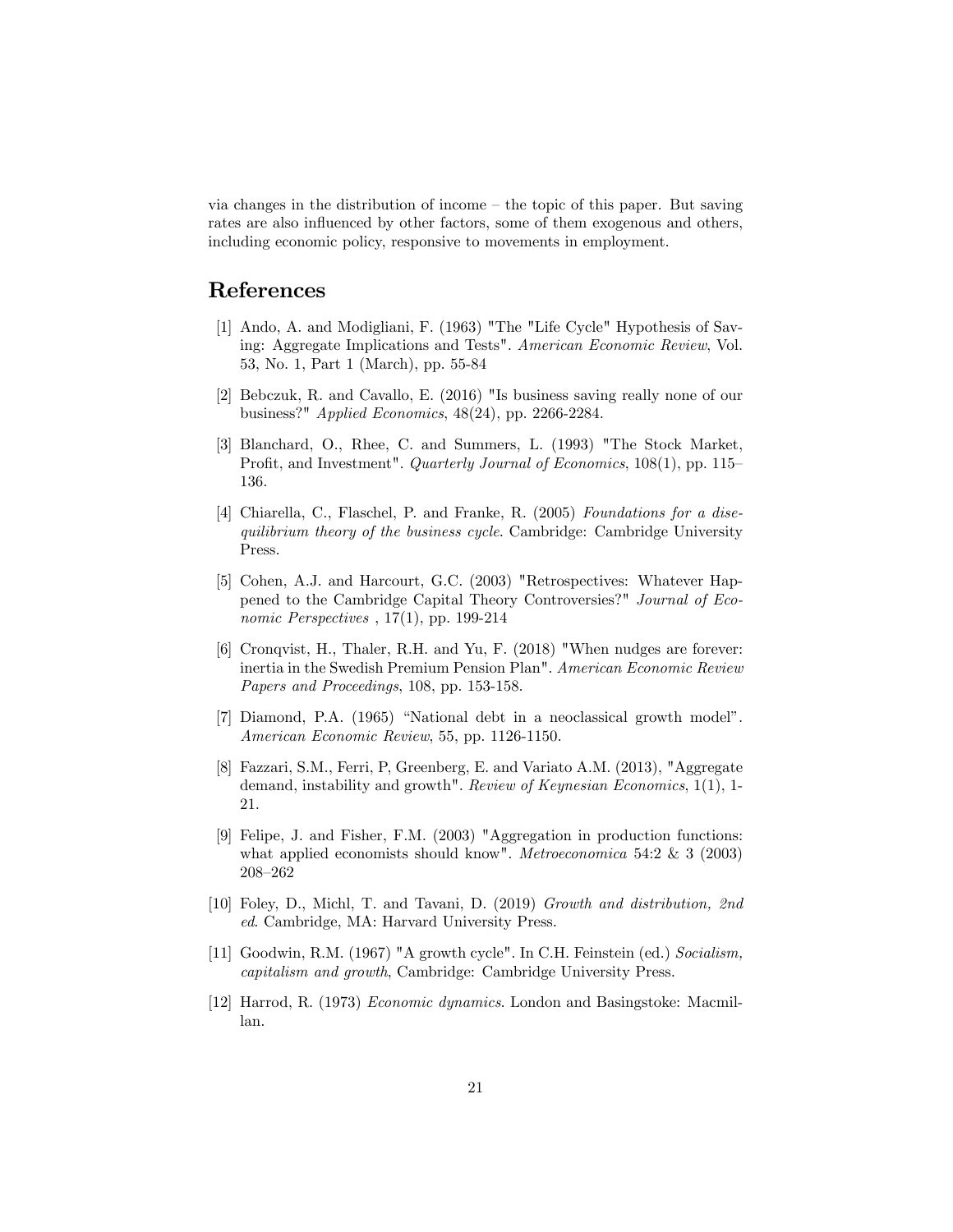- [13] Kaldor, N. (1955) "Alternative theories of distribution". Review of Economic Studies, 23(2), pp. 83-100.
- [14] Kaldor, N. (1966) Marginal productivity and the macro-economic theories of distribution: Comment on Samuelson and Modigliani. Review of Economic Studies, 33:309-319.
- [15] Kaldor, N. (1978) Further essays on economic theory. London: Duckworth.
- [16] Marx, K. (1867 [2001]). Capital. A Critique of Political Economy, vol. 1. Cambridge: Electric Book Company.
- [17] Michl, T. (2007) "Capitalists, workers and social security". Metroeconom*ica*, 58(2), pp. 244-268.
- [18] Michl, T. (2013) "Public debt, growth and distribution". Review of Keynesian Economics,  $1(1)$ , pp. 120-144.
- [19] Modigliani, F. and Miller, M.H. (1958) "The Cost of Capital, Corporation Finance and the Theory of Investment". American Economic Review, 48(3), pp. 261-297
- [20] Muellbauer, J. (2010) "Household Decisions, Credit Markets and the Macroeconomy: Implications for the Design of Central Bank Models". Bank for International Settlements, Working Paper 306.
- [21] Pasinetti (1962) "Rate of profit and income distribution in relation to the rate of economic growth'. Review of Economic Studies, 29, pp. 267-279.
- [22] Poterba, J.M (1987) "Tax policy and corporate saving". Brookings Papers on Economic Activity, 2:1987, pp. 455-503.
- [23] Samuelson and Modigliani (1966) "The Pasinetti Paradox in neoclassical and more general Models". Review of Economic Studies, 33. pp. 269-301.
- [24] Ryoo, S. (2016) "Demand-driven inequality, endogenous saving rate and macroeconomic instability". Cambridge Journal of Economics, 40(1), pp.  $201 - 225.$
- [25] Ryoo, S. (2018) "Top Income Shares and Aggregate Wealth-Income Ratio in a Two-Class Corporate Economy". Cambridge Journal of Economics. 42(3), pp. 699-728.
- $[26]$  Ryoo, S. and Skott, P.  $(2017)$  "Fiscal and Monetary Policy Rules in an Unstable Economy". Metroeconomica,  $68(3)$ , pp. 500-548.
- [27] Skott, P. (1981) "On the 'Kaldorian Saving Function". Kyklos, 34, pp. 563-81.
- [28] Skott, P. (1989) Conflict and Effective Demand in Economic Growth. Cambridge: Cambridge University Press